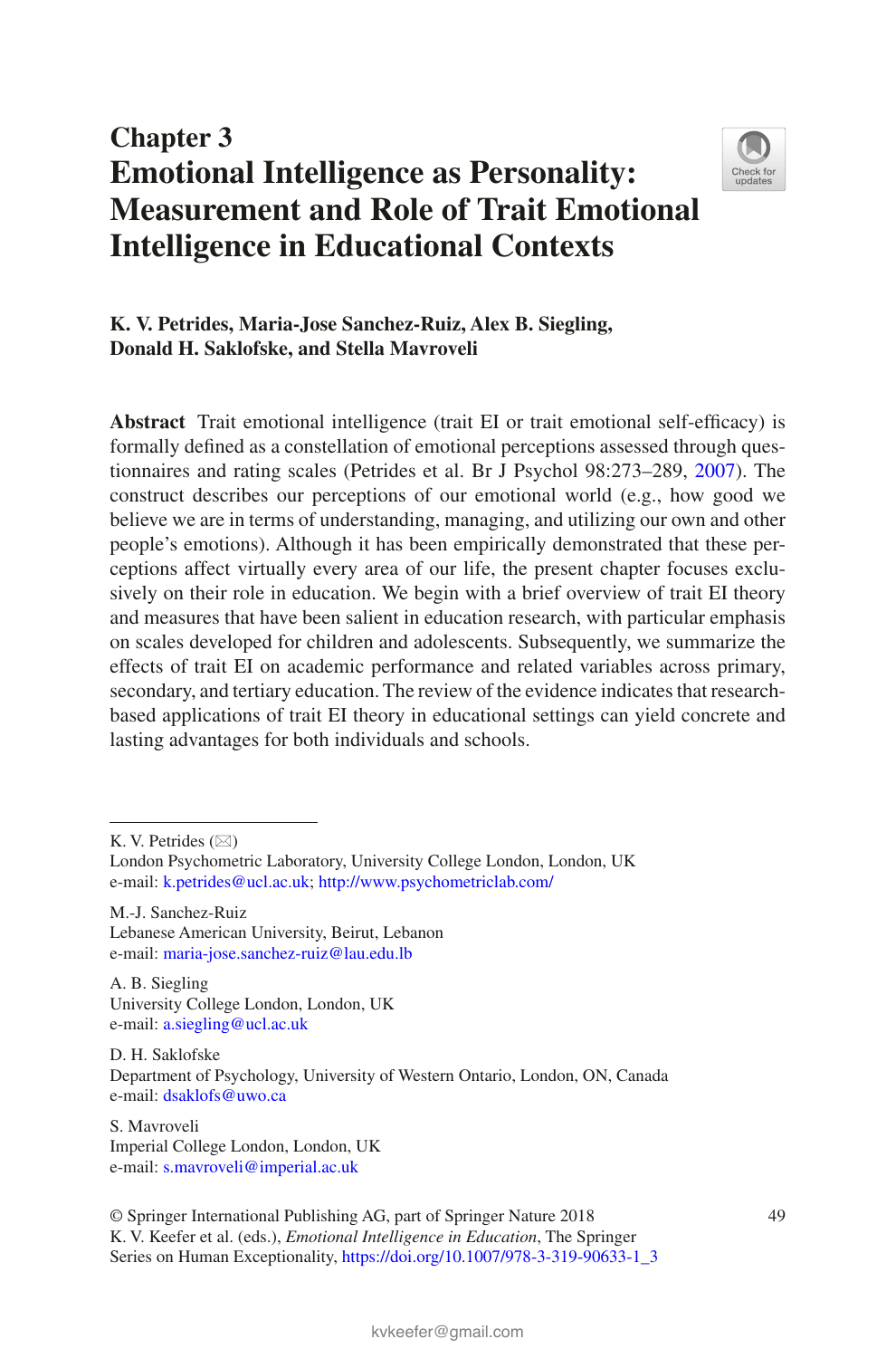Trait emotional intelligence (trait EI) describes our perceptions of our emotional world: what our emotional dispositions are and how good we believe we are in terms of perceiving, understanding, managing, and utilizing our own and other people's emotions. The roots of trait EI lie in the long-standing study of emotions within personality psychology (e.g., Revelle & Scherer, [2009\)](#page--1-2). The construct, which has also been labeled as "trait emotional self-effcacy," is formally defned as a constellation of emotional perceptions assessed via questionnaires and rating scales (Petrides, Pita, & Kokkinaki, [2007](#page--1-1)).

In this chapter, we provide a summary of the role of trait EI in primary, secondary, and tertiary educational settings. Due to lack of space, we do not consider the related areas of career and vocational choice and guidance, wherein trait EI certainly has a role to play (for a review, see Chap. [13](#page--1-0) by Di Fabio & Saklofske, this volume). For example, we note in passing that there are reliable differences in the trait EI profles of students in different university departments (e.g., arts students score higher on the emotionality factor of trait EI than students in technical disciplines; Sanchez-Ruiz, Pérez-González, & Petrides, [2010\)](#page--1-3) and that trait EI has been linked to career-related decision-making (Di Fabio & Saklofske, [2014](#page--1-4)) and career adaptability (Coetzee & Harry, [2014\)](#page--1-5).

The chapter is divided into three major parts. The frst part provides a brief overview of trait EI theory. The second part presents fairly detailed descriptions of the main trait EI measures used in child development and education-related research, while the third part examines the effects of the construct on school behavior and, especially, on academic achievement, followed by a brief note on trait EI interventions in educational contexts.

## **Trait EI Theory**

Trait EI theory was introduced by Petrides [\(2001](#page--1-6)) and proposed, among several other fundamental ideas, the distinction between trait and ability EI, where the former mainly concerns emotional perceptions assessed via questionnaires and rating scales (Petrides et al., [2007\)](#page--1-1) and the latter concerns emotion-related cognitive abilities that ought, in theory, to be amenable to IQ-type testing (Mayer & Salovey, [1997\)](#page--1-7).

Unlike the construct of ability EI that strives to capture an aspect of human intelligence that is presumed to be universally adaptive, trait EI theory does not assume that there is one "correct" or "best" way to be; rather, certain trait EI profles will be advantageous in some contexts, but not in others (Petrides, [2010](#page--1-8)). For example, when concentrating on an independent study project, being emotionally and socially reserved may be more conducive to succeeding on the project than being expressive and sociable. By the same token, trait EI theory recognizes that people's emotional experiences are both subjective and socially constructed and what may be an adaptive emotional response for one person, or in one cultural group, may be ineffectual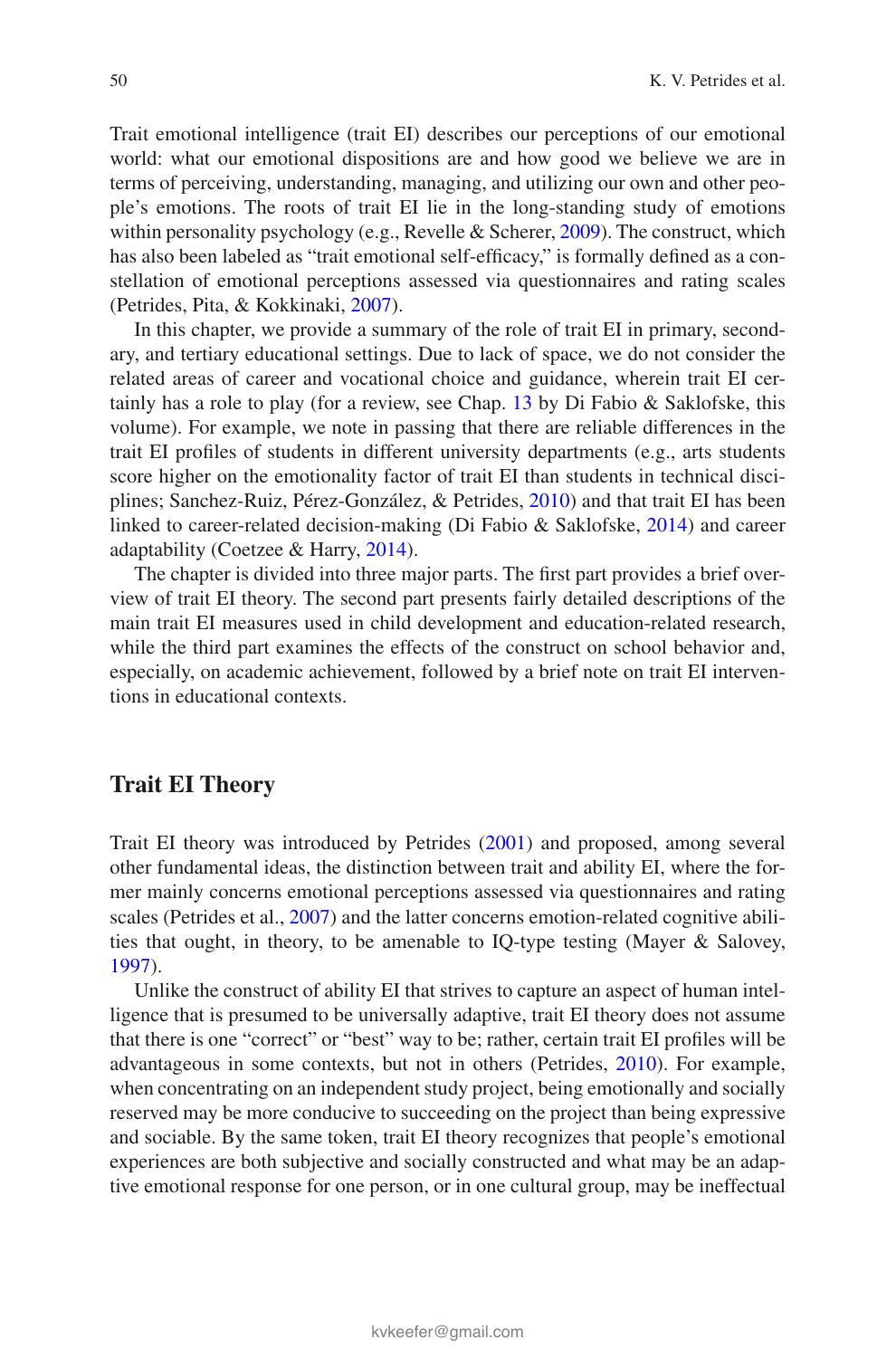|                                                 | High scorers perceive themselves as                             |
|-------------------------------------------------|-----------------------------------------------------------------|
| Well-being                                      |                                                                 |
| Self-esteem                                     | successful and self-confident.                                  |
| Trait happiness                                 | cheerful and satisfied with their lives.                        |
| Trait optimism                                  | confident and likely to "look on the bright side" of<br>life.   |
| Self-control                                    |                                                                 |
| Emotion control                                 | capable of controlling their emotions.                          |
| Stress management                               | capable of withstanding pressure and regulating<br>stress.      |
| Impulse control                                 | reflective and less likely to give into their urges.            |
| Emotionality                                    |                                                                 |
| Emotion perception (self and<br><i>others</i> ) | clear about their own and other people's feelings.              |
| Emotion expression                              | capable of communicating their feelings to others.              |
| Relationships                                   | capable of having fulfilling personal relationships.            |
| Trait empathy                                   | capable of taking someone else's perspective                    |
| Sociability                                     |                                                                 |
| Social awareness                                | accomplished networkers with excellent social skills.           |
| Emotion management (others)                     | capable of influencing other people's feelings.                 |
| <i>Assertiveness</i>                            | forthright, frank, and willing to stand up for their<br>rights. |
| Independent facets <sup>a</sup>                 |                                                                 |
| Adaptability                                    | flexible and willing to adapt to new conditions.                |
| Self-motivation                                 | driven and unlikely to give up in the face of adversity.        |

Table 3.1 The sampling domain of trait emotional intelligence in adults and adolescents

a These two facets feed directly into the global trait emotional intelligence score without going through any factor

for another (for a discussion of the role of culture, see Chap. [5](#page--1-0) by Huynh, Oakes, & Grossmann, this volume).

### *Sampling Domain*

Positioned within the realm of personality, the sampling domain of trait EI consists of lower-level personality facets and surface traits that are typically assessed on questionnaires of EI and cognate constructs (e.g., empathy, assertiveness, and adaptability). These facets are organized under four higher-order trait EI factors of emotionality, sociability, self-control, and well-being (see Table [3.1](#page--1-9)).

Because of the increasing complexity and differentiation of self-perceptions with age (Marsh & Ayotte, [2003](#page--1-9)), different trait EI sampling domains have been established for children and adults. These are presented in Tables [3.1](#page--1-9) and [3.2,](#page--1-9) respectively. The adolescent sampling domain, which falls in-between, has been aligned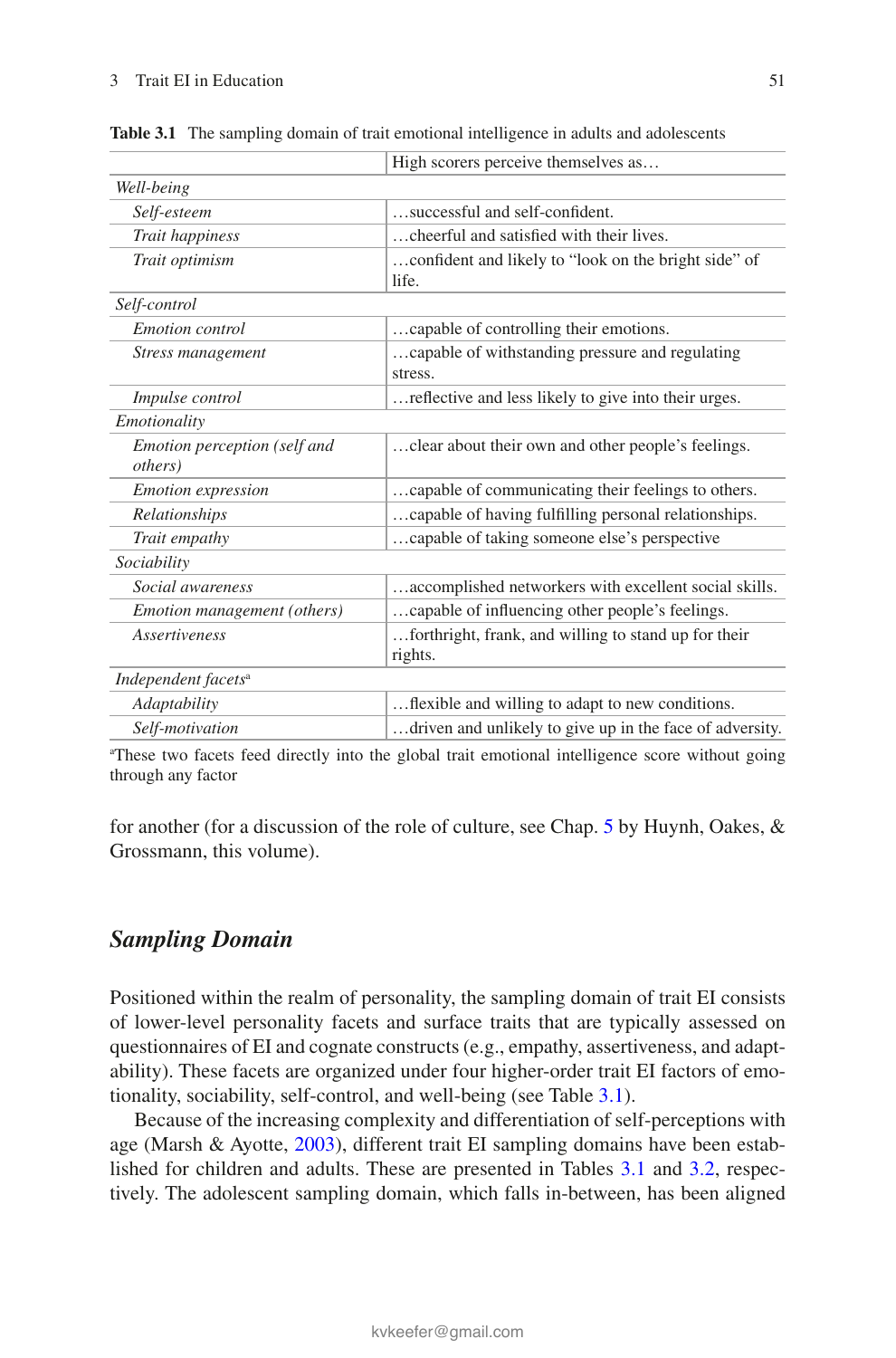| Facets                   | Brief description                                                                            | Example items                                        |
|--------------------------|----------------------------------------------------------------------------------------------|------------------------------------------------------|
| Adaptability             | Children's perceptions of how well they adapt to<br>new situations and people                | "I find it hard to get used to<br>a new school year" |
| Affective<br>disposition | Children's perceptions of the frequency and<br>intensity with which they experience emotions | "I'm a very happy kid"                               |
| Emotion<br>expression    | Children's perceptions of how effectively they<br>can express their emotions                 | "I always find the words to<br>show how I feel"      |
| Emotion<br>perception    | Children's perceptions of how accurately they<br>identify their own and others' emotions     | "It's easy for me to<br>understand how I feel"       |
| Emotion<br>regulation    | Children's perceptions of how well they can<br>control their emotions                        | "I can control my anger"                             |
| Low impulsivity          | Children's perceptions of how effectively they<br>can control themselves                     | "I don't like waiting to get<br>what I want"         |
| Peer relations           | Children's perceptions of the quality of their<br>relationships with their classmates        | "I listen to other children's<br>problems"           |
| Self-esteem              | Children's perceptions of their self-worth                                                   | "I feel great about myself"                          |
| Self-motivation          | Children's perceptions of their drive and<br>motivation                                      | "I always try to become"<br>better at school"        |

Table 3.2 The sampling domain of trait emotional intelligence in children

with the adult domain. As shown in these tables, the trait EI domain comprises 15 facets in adults, but only 9 in children. This key difference is also refected in the factor structures of the trait EI construct in the two age groups, with four factors in adults (Petrides, [2009\)](#page--1-10), but only two in children (Russo et al., [2012\)](#page--1-11). Adolescent data, on the other hand, broadly follow the structure of adult data.

#### *Relations Vis-à-Vis Basic Personality*

Factor-analytic investigations of trait EI in relation to the Big Five and Giant Three personality taxonomies have shown that trait EI can be isolated as a coherent factor that is distinguishable from but nevertheless related to basic personality dimensions, particularly neuroticism (negatively) and extraversion (Pérez-González & Sanchez-Ruiz, [2014;](#page--1-12) Petrides et al., [2007](#page--1-1); Petrides & Furnham, [2001\)](#page--1-13).

Although theoretically meaningful, the empirical overlap of trait EI with the higher-order personality traits has raised legitimate concerns about its redundancy as a unique predictor of those criteria that are known to be associated with the Big Five (Harms & Credé, [2010](#page--1-14)). To this end, a recent meta-analysis of 114 incremental validity analyses of trait EI reported a statistically and practically signifcant overall effect size of 0.06, concluding that trait EI "consistently explains incremental variance in criteria pertaining to different areas of functioning, beyond higher order personality dimensions and other emotion-related variables" (Andrei, Siegling, Aloe, Baldaro, & Petrides, [2016](#page--1-15), p. 261).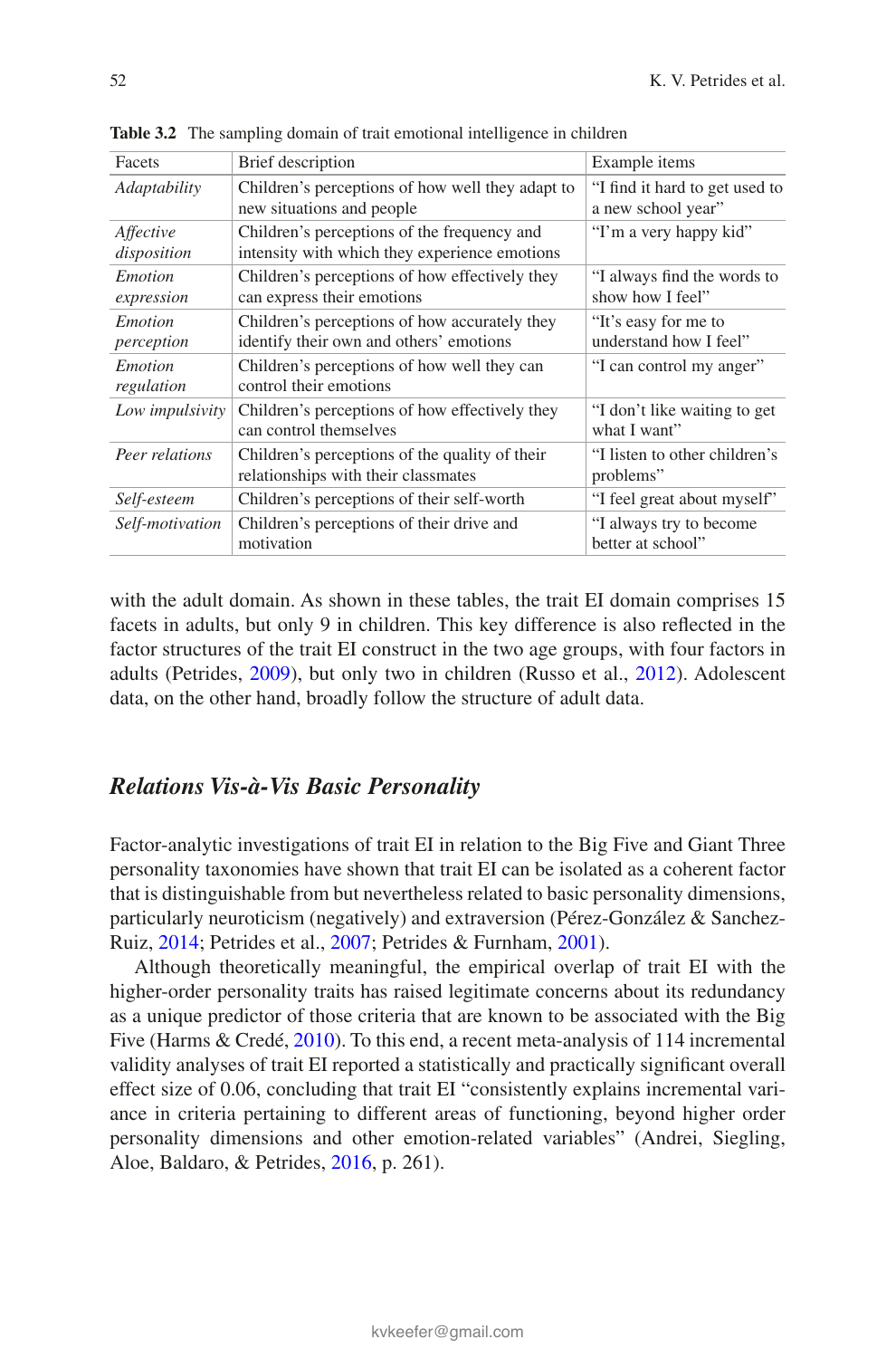#### 3 Trait EI in Education

A separate, but related, line of research has examined the relationships between trait EI and the general factor of personality (e.g., Van der Linden, Tsaousis, & Petrides, [2012](#page--1-6)). This uncovered a very high level of overlap between the two constructs, to the extent that it can be argued that trait EI is the integrating dimension of human adult personality (Van der Linden et al., [2016\)](#page--1-12).

#### **Trait EI Measurement in Children and Adolescents**

A detailed overview and evaluation of the most oft-used measures in EI research can be found in Siegling, Saklofske, and Petrides ([2015\)](#page--1-16). In the present section, we focus specifcally on four trait EI measures that have been widely used in research and practice with children and adolescents: the Assessing Emotions Scale (Schutte, Malouff, & Bhullar, [2009](#page--1-17)), the youth version of the Emotional Quotient Inventory (Wood, Parker, & Keefer, [2009](#page--1-13)), and the adolescent and child forms of the Trait Emotional Intelligence Questionnaire (Petrides, [2009](#page--1-10)). Despite the apparent overlap in content and format, these measures are based on quite different models and vary in terms of the facets used to operationalize trait EI. All four, however, share the characteristics of a superordinate trait EI factor and a self-report response format, although observer (e.g., parent, teacher, and peers) rating scales are also available in some cases.

The four measures will be reviewed in turn, featuring descriptions, norms, and basic reliability and validity evidence. A summary of their key features can be found in Table [3.3.](#page--1-9)

#### *Assessing Emotions Scale (AES)*

**Description** As one of the earliest non-commercial EI questionnaires available, the AES (Schutte et al., [1998\)](#page--1-9) is one of the most widely used scales in EI research. Although it was developed for adults, it has also been used to assess trait EI in adolescents (Ciarrochi, Chan, & Bajgar, [2001\)](#page--1-18). In terms of its content domain, the scale is based on Salovey and Mayer's ([1990\)](#page--1-19) four-branch ability EI model, comprising four ability domains: perceiving emotions, understanding emotions, managing emotions, and using emotions to facilitate thought (for full description of the four branches, see Chap. [2](#page--1-0) by Fiori & Vesely-Maillefer, this volume). However, as its authors have noted (Schutte et al., [2009](#page--1-17)), the AES is more appropriately conceptualized as a measure of trait EI due to its self-report format. It is intended to measure EI as a superordinate construct, although different models comprising three or four frst-order factors have been proposed (Austin, Saklofske, Huang, & McKenney, [2004;](#page--1-20) Austin, Saklofske, & Egan [\(2005](#page--1-21)); Ciarrochi et al., [2001;](#page--1-18) Gignac, Palmer, Manocha, & Stough, [2005](#page--1-22); Ko & Siu, [2013](#page--1-23); Petrides & Furnham, [2000](#page--1-24): Saklofske, Austin, & Minski, [2003](#page--1-1)). The four factors have been labelled as perception of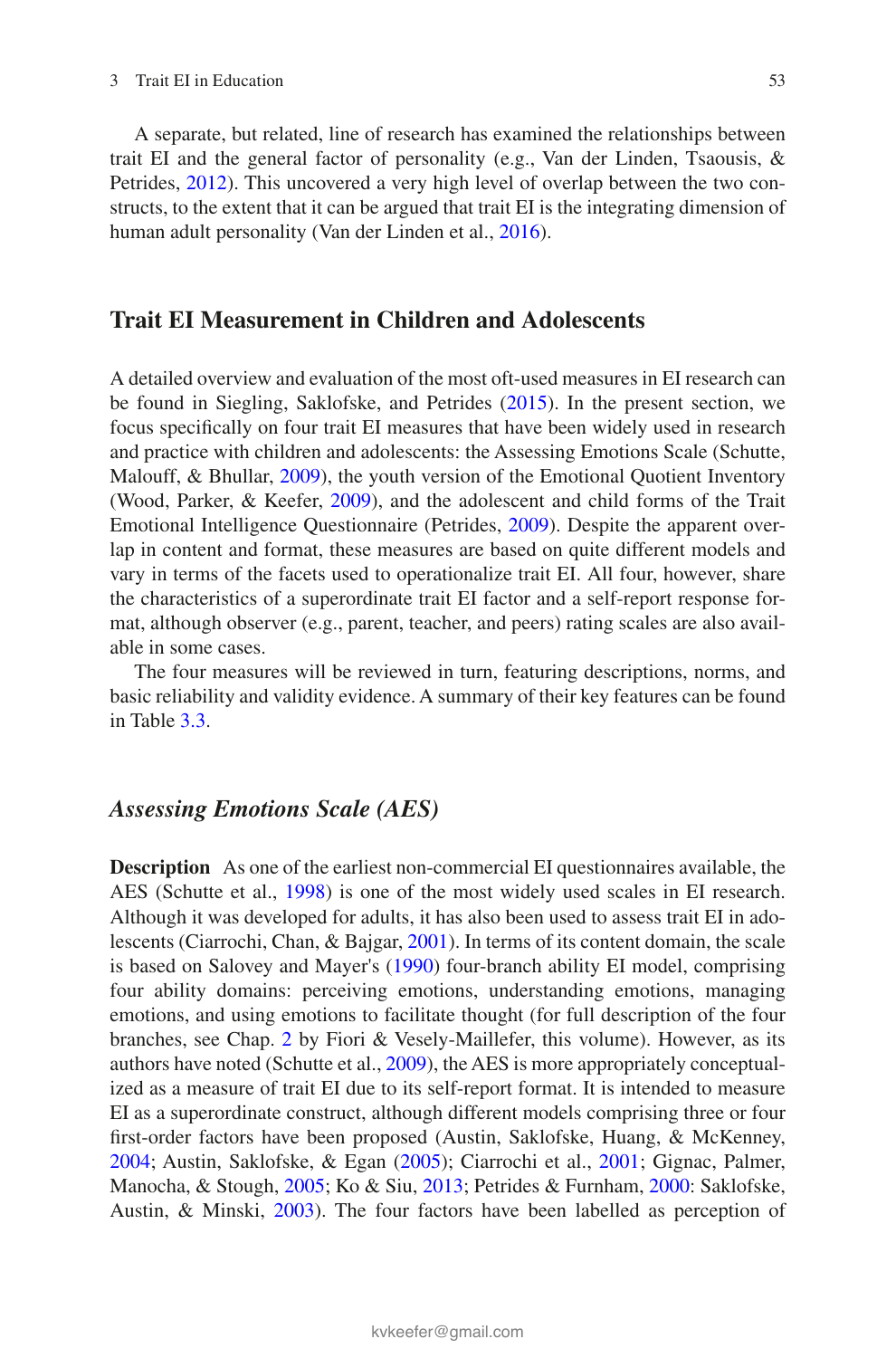|                                                                                                                       |             | No.                                  |                                                                                                                                                                                                    |                                                                       | Observer  |         |
|-----------------------------------------------------------------------------------------------------------------------|-------------|--------------------------------------|----------------------------------------------------------------------------------------------------------------------------------------------------------------------------------------------------|-----------------------------------------------------------------------|-----------|---------|
|                                                                                                                       |             | of                                   |                                                                                                                                                                                                    | Assessment                                                            | form      | Reading |
| Measure                                                                                                               | Age range   | items                                | Facets or factors                                                                                                                                                                                  | time                                                                  | available | level   |
| Assessing<br><b>Emotions Scale</b><br>(AES; Schutte<br>et al., 1998)                                                  | Unspecified | 33                                   | Perception of<br>emotions,<br>managing own<br>emotions,<br>managing others'<br>emotions (social<br>skills), utilization<br>of emotions                                                             | 5 mins                                                                |           | Grade 5 |
| Emotional<br>Ouotient<br>Inventory – Youth<br>Version<br>(EQ-i:YV; Bar-On<br>& Parker, 2000)                          | $7 - 18$    | 60<br>(30)<br>for<br>short<br>form)  | Intrapersonal,<br>interpersonal,<br>stress<br>management,<br>adaptability<br>Ancillary scales:<br>General mood,<br>positive<br>impression,<br>inconsistency<br>index                               | 25 to 30<br>mins<br>$(10 \text{ to } 15)$<br>mins for<br>short form)  | ✓         | Grade 4 |
| <b>Trait Emotional</b><br>Intelligence<br>Ouestionnaire -<br><b>Adolescent Form</b><br>(TEIQue-AF;<br>Petrides, 2009) | $11 - 17$   | 153<br>(30)<br>for<br>short<br>form) | Fifteen facets and<br>four factors:<br>Well-being,<br>self-control,<br>emotionality,<br>Sociability                                                                                                | 25 mins<br>$(10 \text{ mins}$ for<br>short form)                      | ✓         | Grade 4 |
| <b>Trait Emotional</b><br>Intelligence<br>Ouestionnaire -<br>Child Form<br>(TEIQue-CF;<br>Mavroveli et al.,<br>2008)  | $8 - 12$    | 75<br>(36)<br>for<br>short<br>form)  | Adaptability,<br>affective<br>disposition,<br>emotion<br>expression,<br>emotion<br>perception,<br>emotion<br>regulation, low<br>impulsivity, peer<br>relations.<br>self-esteem,<br>Self-motivation | $25 \text{ mins}$<br>$(10 \text{ to } 15)$<br>mins for<br>short form) | ✓         | Grade 3 |

**Table 3.3** Assessment properties of trait EI measures for children and adolescents

emotion (ten items), managing own emotions (nine items), managing others' emotions or social skills (nine items), and utilization of emotion (six items; Schutte et al., [2009](#page--1-17)).

The AES consists of 33 items of low reading level (ffth grade), making it appropriate for use with adolescents. Average completion time is 5 minutes (Schutte et al., [2009\)](#page--1-17). Items are responded to on a 5-point Likert-type scale, ranging from 1 (*strongly disagree*) to 5 (*strongly agree*).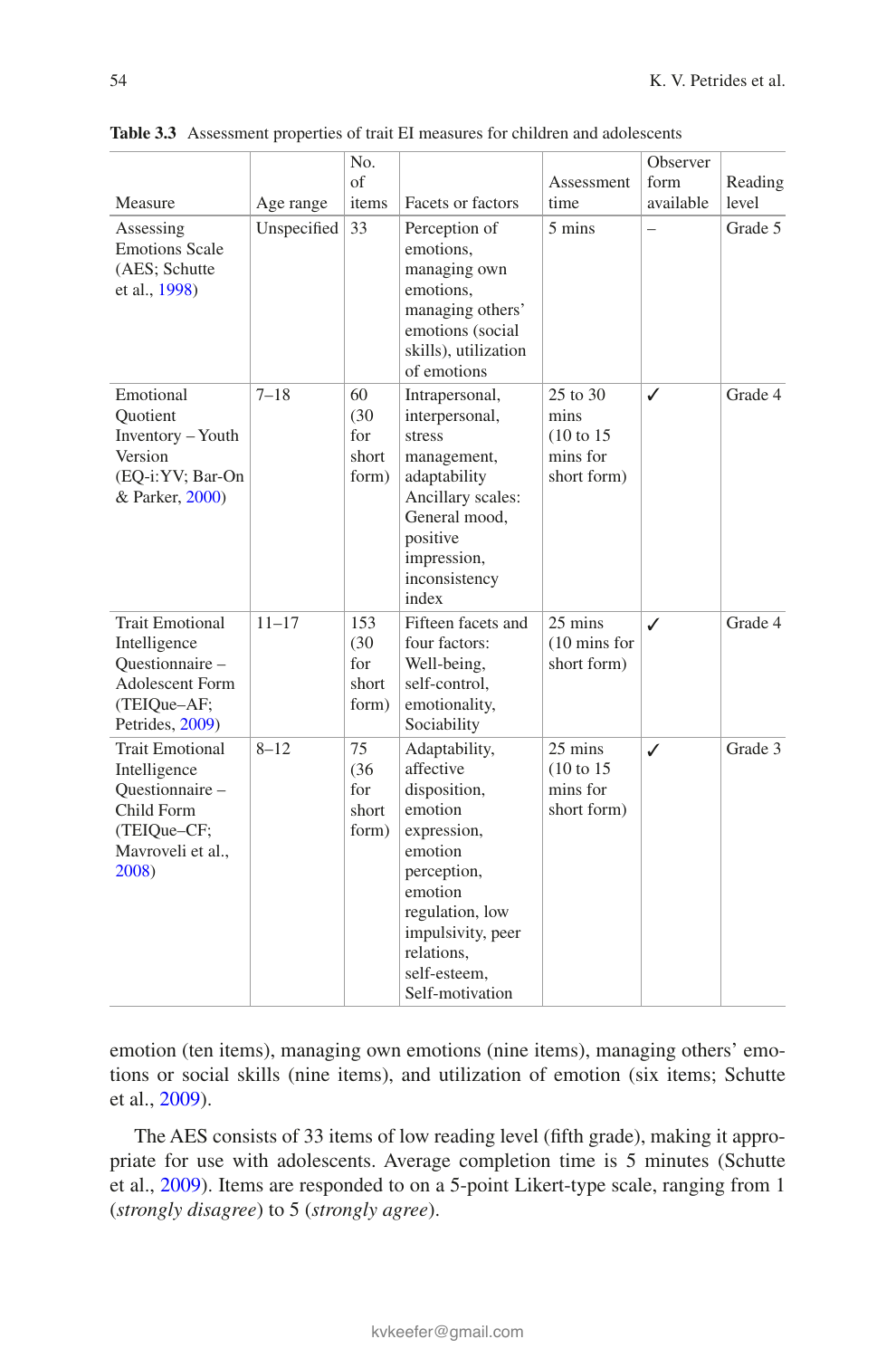**Norms** In a sample of 131 Australian adolescents (73 males) aged 13 to 15 years  $(M = 13.8, SD = 0.74)$ , mean scale scores were 3.65  $(SD = 0.42)$  for global trait EI, 3.57 ( $SD = 0.58$ ) for perceiving emotions, 3.63 ( $SD = 0.42$ ) for managing others' emotions,  $3.71$  (*SD* = 0.52) for managing own emotions, and  $3.69$  (*SD* = 0.66) for utilizing emotions (Ciarrochi et al., [2001](#page--1-18)). Adolescent data from a Canadian sample (Charbonneau & Nicol, [2002](#page--1-27)) yielded a mean trait EI score of 3.77 (*SD* = 0.44), and from a Malaysian sample (Liau, Liau, Teoh, & Liau, [2003](#page--1-13)), a mean score of 4.00  $(SD = 0.34)$ . A study of Japanese adolescents and youth again showed very similar mean scores and standard deviations for both the global trait EI score and the four factors (Fukuda et al., [2011\)](#page--1-28).

**Reliability** Satisfactory internal reliabilities have been observed for global trait EI  $(\alpha = 0.84)$  and the perception subscale  $(\alpha = 0.76)$  in Australian adolescents, with lower alphas for the remaining subscales, ranging from 0.55 for utilizing emotions to 0.66 for managing others' emotions (Ciarrochi et al., [2001](#page--1-18)). Internal reliabilities have also been satisfactory at the global level in Malaysian ( $\alpha = 0.76$ ; Liau et al., [2003\)](#page--1-13) and Canadian ( $\alpha$  = 0.84; Charbonneau & Nicol, [2002\)](#page--1-27) adolescents, as well as in Japanese youth ( $\alpha = 0.89$ ; Fukuda et al. [2011](#page--1-28)). An adaptation for Chinese adolescents yielded an alpha of 0.67 for the total AES score and a range from 0.60 (regulation of emotion) to 0.83 (appraisal of emotion) for the four factors (Ko  $\&$  Siu, [2013\)](#page--1-23). The test-retest reliability of the English AES has yet to be investigated in adolescents. However, over a 4-week period, test-retest correlations for the Chinese version ranged from 0.75 to 0.84 (Ko & Siu, [2013](#page--1-23)).

**Validity** The AES scores correlate positively with the ability to identify emotional expressions, level of social support, satisfaction with social support received, and mood management behavior, even after controlling for the closely related constructs of self-esteem and trait anxiety (Ciarrochi et al., [2001](#page--1-18)). A recent study showed a negative association between the AES scores and attitudes toward cigarette smoking (Abdollahi, Yaacob, Talib, & Ismail, [2015\)](#page--1-29). Employing a Japanese sample, Fukuda et al. ([2011\)](#page--1-28) replicated the four-factor structure of the AES and reported that the global score correlated at 0.75 with the Wong and Law ([2002\)](#page--1-24) Emotional Intelligence Scale. The AES scores have been shown to account for variance in alexithymia, depression, and life satisfaction, over and above the Big Five, in adolescents and youth (e.g. Austin et al., 2005; Saklofske Austin, & Minski, [2003](#page--1-1)).

**Availability** The AES is a public-domain measure and can be found in Schutte et al. ([1998\)](#page--1-9). In addition, the AES has been adapted into different languages, such as Hebrew (Carmeli, [2003](#page--1-30)), Polish (Ogińska-Bulik, [2005\)](#page--1-31), Swedish (Sjoberg, [2001\)](#page--1-32), and Turkish (Yurtsever, [2003\)](#page--1-33).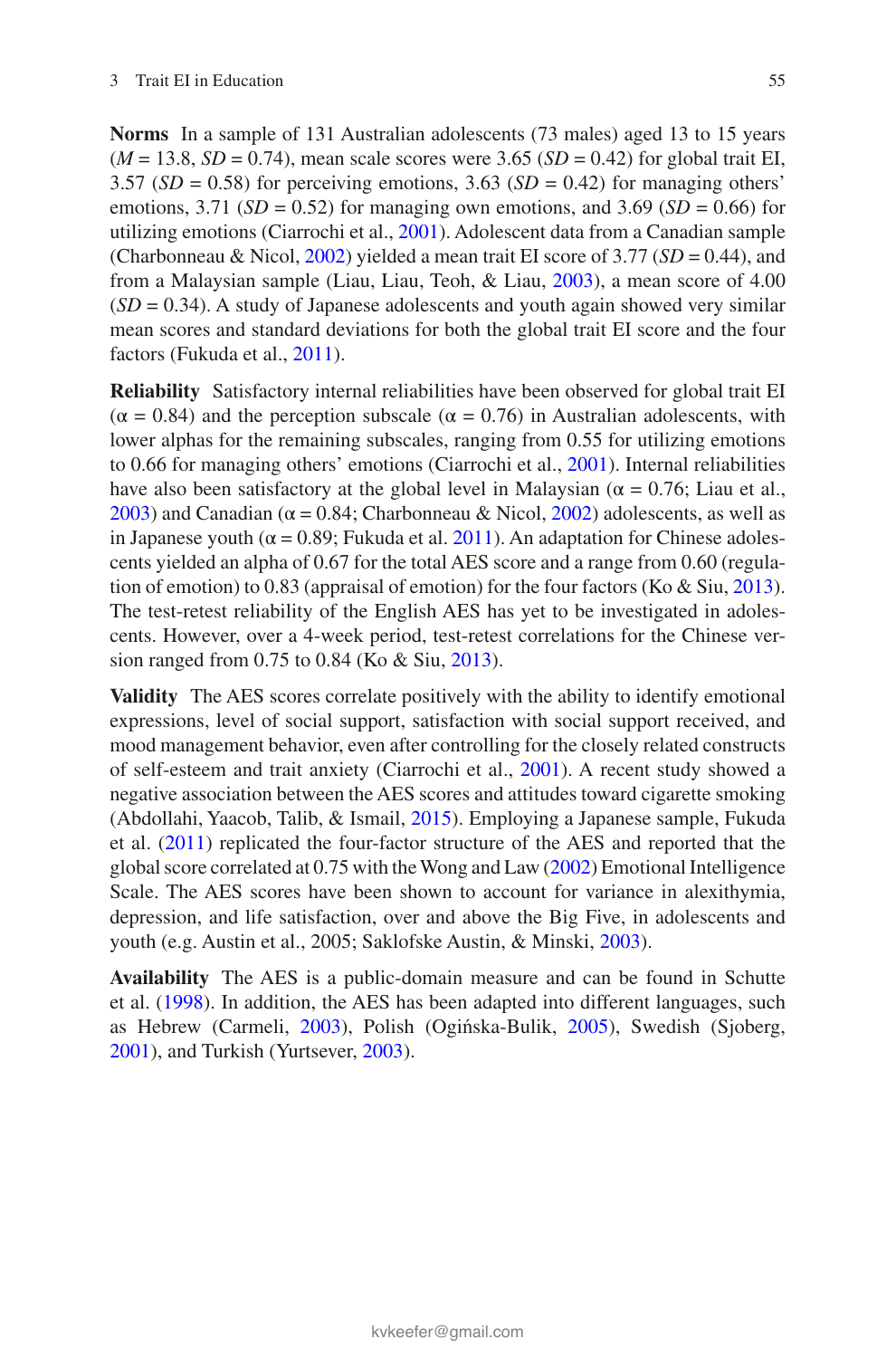#### *Emotional Quotient Inventory: Youth Version (EQ-I:YV)*

**Description** The EQ-i:YV (Bar-On & Parker, [2000](#page--1-25)) is an age-appropriate adaptation of the adult Emotional Quotient Inventory (EQ-i; Bar-On, [1997](#page--1-34)) for use with children and adolescents 7–18 years. It should be noted that Bar-On [\(2006](#page--1-35)) is explicit in his claim that his EI model does not measure personality traits but rather "*competencies, skills, and facilitators*" (p. 14; italics in the original). Thus, Bar-On's instrument (EQ-i) is interpreted as a measure of trait EI only from the perspective of trait EI theory (e.g., Keefer, Holden, & Parker, [2013\)](#page--1-32), which provides a valid conceptual framework for all EI questionnaires alike.

Like the adult EQ-i form, the EQ-i:YV measures four broad EI domains outlined in Bar-On's ([2006\)](#page--1-35) model: (1) intrapersonal, which assesses perceived ability to label, express, and communicate one's own emotions; (2) interpersonal, which measures perceived ability to understand, respect, and empathize with the feelings of others; (3) stress management, which measures perceived emotional reactivity and ability to downregulate upsetting emotions; and (4) adaptability, which assesses perceived ability to appraise, problem solve, and persevere in challenging situations. In addition to the four EI scales, the EQ-i:YV contains three ancillary scales that are not included in the global EI score: general mood, a measure of positive emotionality and well-being; positive impression, an index of socially desirable responding; and inconsistency, an index of aberrant responding. The latter two are validity indices that may be used to determine the accuracy of self-reports.

The EQ-i:YV comprises 60 items rated on a 4-point scale, with responses ranging from 1 (*very seldom true of me*) to 4 (*very often true of me*). It can be completed in 25–30 minutes and has a Grade 4 reading level (Wood et al., [2009](#page--1-13)). A short 30-item form (EQ-i:YV-S) that omits the general mood scale and inconsistency index is also available; it has completion time of 10–15 minutes. Parent and teacher forms (EQ-i:YV-O) are also available and have shown promising results in the assessment of trait EI in children from the perspective of signifcant others (Wood et al., [2009\)](#page--1-13). These forms consist of 38 items, rated by observers on a 4-point scale.

**Norms** The EQ-i:YV norms are based on a sample of over 9000 children and adolescents from North America, aged 7 to 18, with a mean age of 11.6 years (*SD* = 3.1) (Bar-On & Parker, [2000](#page--1-25)). The EQ-i:YV technical manual provides gender- and agespecific scoring norms for four different age groups  $(7-9, 10-12, 13-15,$  and 16–18 years of age). Using these norms, raw scores can be converted into standard T scores with a mean of 100 and a standard deviation of 15, to facilitate interpretation and comparison of individual results.

**Reliability** The internal consistency reliabilities for the long and short forms of the EQ-i:YV range from 0.65 to 0.90 based on the large North American normative sample (Bar-On & Parker, [2000](#page--1-25)). Alpha coefficients are lower (0.65–0.80) for younger children (age 7–9) but become progressively higher in every subsequent age group, reaching excellent levels (0.83–0.90) for older adolescents (age 16–18).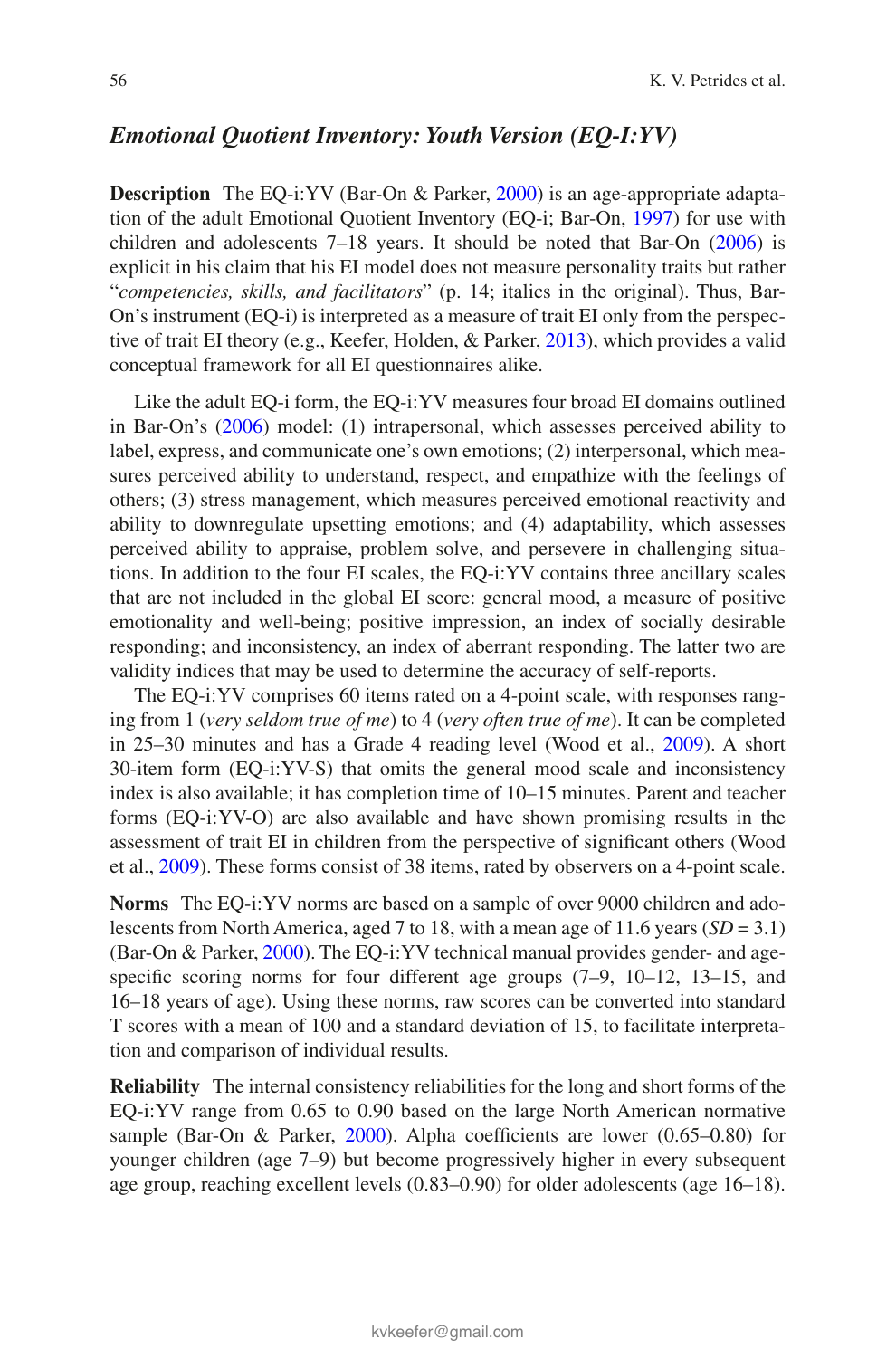Test-retest reliability over a 3-week period suggested high temporal stability, with coefficients ranging from 0.84 for the interpersonal subscale to 0.89 for global trait EI. In a follow-up study, similar results were reported, ranging from 0.77 for general mood t.o 0.89 for global trait EI (Wood et al., [2009](#page--1-13)).

**Validity** The EQ-i:YV measurement structure has been supported in several studies, including Aboriginal and non-Aboriginal children and youth in Canada (Parker et al., [2005\)](#page--1-36), while other studies have supported the EQ-i:YV-S measurement structure in countries outside of North America, such as Lebanon (El Hassan & El Sader, [2005\)](#page--1-23) and Hungary, albeit not for all of its items (Kun et al., [2012\)](#page--1-37). Parker, Creque et al. ([2004\)](#page--1-38) presented criterion validity data showing that global trait EI and three subscales (adaptability, interpersonal, and stress management) were higher in academically successful high school students. Similarly, Brouzos, Misailidi, and Hadjimattheou [\(2014](#page--1-39)) found a positive relationship between the EQ-i:YV scores and academic achievement and teacher-rated adaptive functioning, but only in 11 to 13-year-olds (and not in 8- to 10-year-olds). A longitudinal study showed that the EQ-i:YV scores measured in Grade 7 predicted academic success in Grade 11 (Qualter, Gardner, Pope, Hutchinson, & Whiteley, [2012](#page--1-16)).

Parker, Taylor, Eastabrook, Schell, and Wood ([2008\)](#page--1-40) showed that the EQ-i:YV is a strong predictor of addiction behaviors, like gambling, internet use, and video game playing in adolescence. In adolescent girls, the intrapersonal and interpersonal scales were negatively related to sexual risk behaviors, like number of male sex partners in the past 6 months (Lando-King et al., [2015\)](#page--1-31). Combined self-ratings and observer (parent and teacher) ratings of 169 gifted students (Grades 4–8) revealed low-to-moderate self-other correlations and moderate inter-rater (parentteacher) correlations (Schwean, Saklofske, Parker, & Kloosterman, [2006](#page--1-36)).

**Availability** The EQ-i instruments are published and sold commercially by Multi-Health Systems.

## *Trait Emotional Intelligence Questionnaire–Adolescent Form (TEIQue–AF)*

The TEIQue instruments (Petrides, [2009](#page--1-10)) have been developed more recently on the basis of trait EI theory (Petrides et al., [2007;](#page--1-1) Petrides, [2010\)](#page--1-8) and thus provide direct operationalizations of it, which is crucial for meaningful interpretation of data. The adult TEIQue form and its adolescent (TEIQue–AF) and child (TEIQue–CF) derivatives provide comprehensive coverage of their respective trait EI sampling domains (see Tables [3.1](#page--1-9) and [3.2](#page--1-9)).

**Description** The TEIQue–AF (Petrides, [2009\)](#page--1-10) is suitable for adolescents aged 13–17 years. It is based on the same sampling domain as the adult form and yields scores on the four broad trait EI factors of well-being, self-control, emotionality,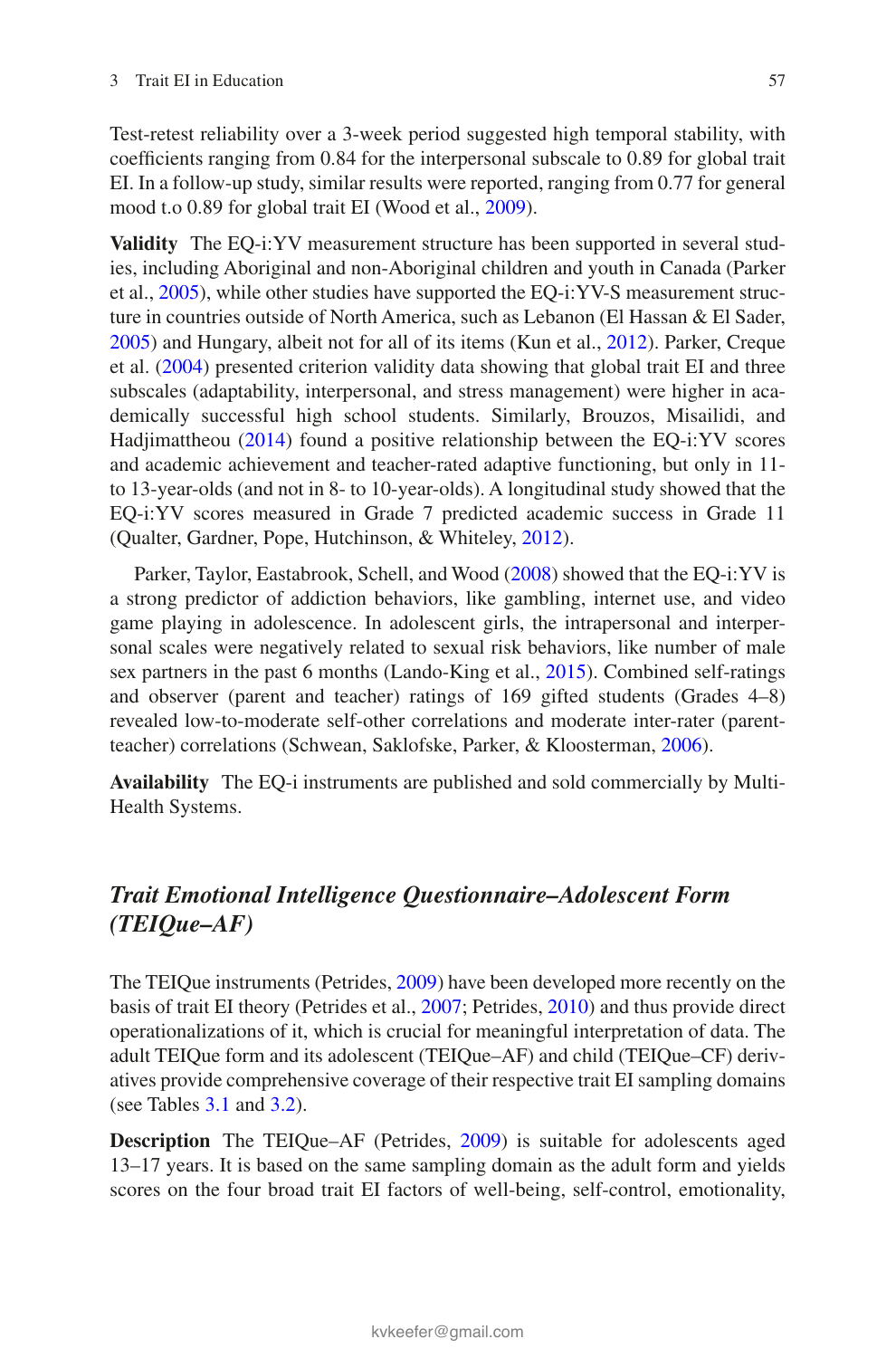and sociability (see Table [3.1](#page--1-9)). The full-length TEIQue–AF consists of 153 items and has a completion time of approximately 30 minutes. A 30-item short form (TEIQue–ASF) can be completed in 10 minutes and has been used successfully for children as young as 11 years (Petrides, Sangareau, Furnham, & Frederickson, [2006\)](#page--1-41). It is intended to assess global trait EI but can also yield usable factor, albeit not facet, scores. Both full-length and short-form TEIQue–AF use a 7-point Likerttype response scale, ranging from 1 (*Disagree completely*) to 7 (*Agree completely*). Peer ratings can be obtained for the full-length and short-form TEIQue–AF through the relevant TEIQue–360**°** versions (Petrides, [2009\)](#page--1-10).

**Norms** In a large sample of adolescents (*N* = 1842; age range,14–16 years; Petrides, [2009\)](#page--1-10), TEIQue–AF descriptive statistics were global trait EI (*M* = 4.53, *SD* = 0.58), emotionality ( $M = 4.71$ ,  $SD = 0.67$ ), self-control ( $M = 4.01$ ,  $SD = 0.75$ ), sociability  $(M = 4.65, SD = 0.73)$ , and well-being  $(M = 4.89, SD = 0.96)$ . Very similar values were observed in a sample of 351 Italian adolescents (163 males; mean age = 15.3 years; *SD* = 1.80; age range, 14–18 years): global trait EI ( $M = 4.57$ ,  $SD = 0.51$ , emotionality ( $M = 4.72$ ,  $SD = 0.69$ ), self-control ( $M = 4.06$ ,  $SD = 0.68$ ), sociability ( $M = 4.65$ ,  $SD = 0.67$ ), and well-being ( $M = 5.00$ ,  $SD = 0.89$ ) (Andrei, Mancini, Trombini, Baldaro, & Russo, [2014\)](#page--1-42).

**Reliability** In adolescents, Cronbach's alphas for global trait EI have been reported at 0.83 (Mikolajczak, Petrides, & Hurry, [2009\)](#page--1-43) and 0.89 (Petrides, [2009\)](#page--1-10). At the factor level, alpha coefficients were 0.74 for emotionality, 0.76 for self-control, 0.80 for sociability, and 0.85 for well-being (Petrides, [2009](#page--1-10)). In an Italian sample, reliability coefficients were  $0.85$  for global trait EI,  $0.82$  for well-being,  $0.63$  for selfcontrol, 0.74 for emotionality, and 0.67 for sociability. In the same sample, alphas for eight facets were low-to-moderate (0.50–0.67; Andrei et al., [2014\)](#page--1-42).

**Validity** In line with trait EI theory, TEIQue–AF scores are orthogonal to cognitive ability and signifcantly related to higher-order personality dimensions (Andrei et al., [2014](#page--1-42)). The TEIQue–ASF global score has been shown to correlate positively with adaptive and negatively with maladaptive coping strategies (Mavroveli, Petrides, Rieffe, & Bakker, [2007](#page--1-44)).

Multiple studies have examined the measure's incremental validity vis-à-vis various criteria, such as disruptive behavior and depression, after controlling for demographics, personality, and cognitive ability (Davis & Humphrey, [2012\)](#page--1-14); aspects of psychopathology, after controlling for gender, another trait EI measure, and ability EI (Williams, Daley, Burnside, & Hammond-Rowley, [2010](#page--1-3)); socioemotional variables, after controlling for their baseline levels and cognitive ability (Frederickson, Petrides, & Simmonds, [2012\)](#page--1-45); somatic complaints, after controlling for depression (Mavroveli et al., [2007\)](#page--1-44); teacher-rated academic achievement, after controlling for cognitive ability, personality, and self-concept (Ferrando et al., [2011\)](#page--1-8); emotional maladjustment, after controlling for gender, cognitive ability, and personality (Andrei et al., [2014](#page--1-42)); socioemotional variables, after controlling for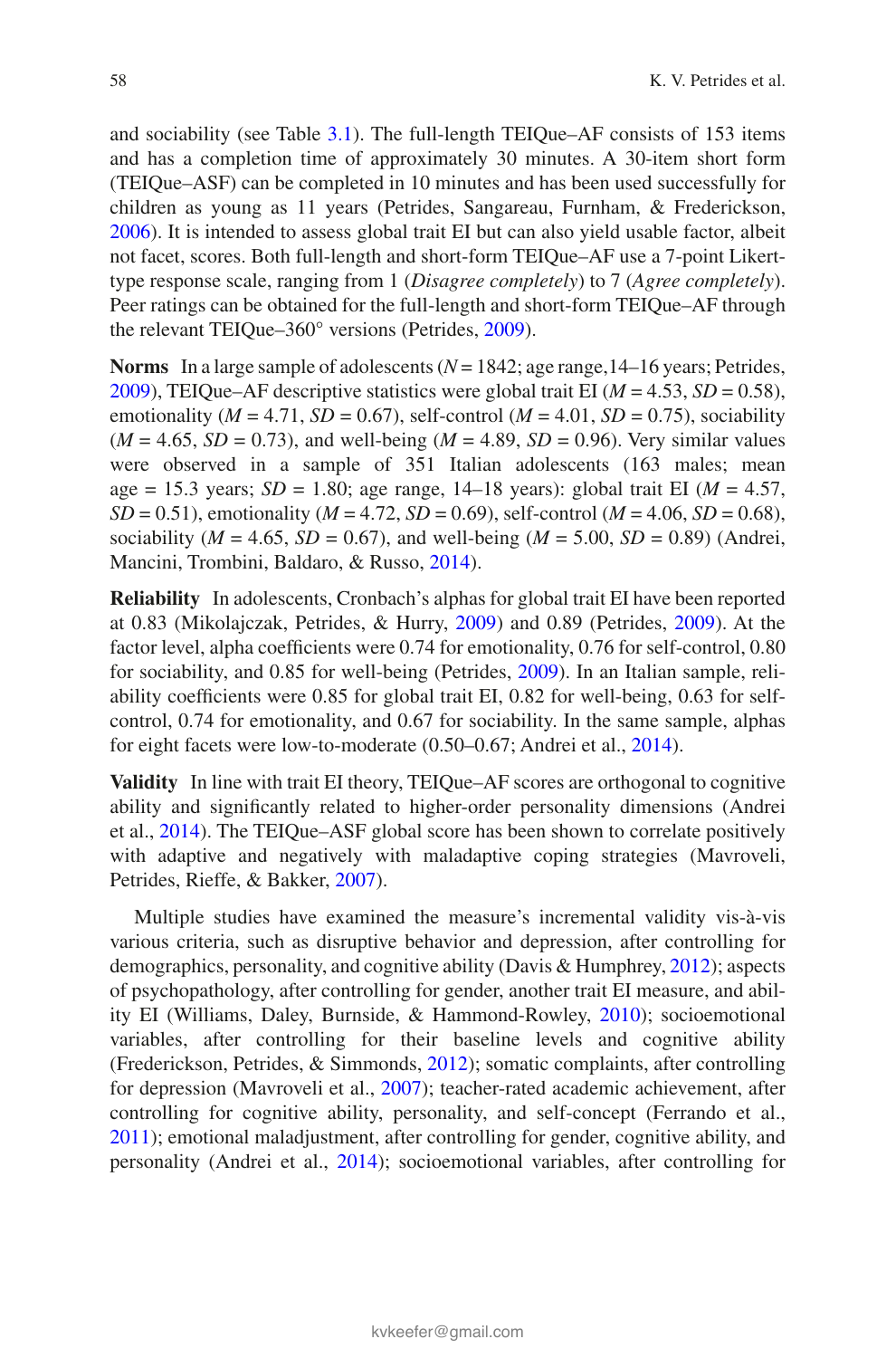#### 3 Trait EI in Education

coping strategies and demographics (Siegling, Vesely, Saklofske, Frederickson, & Petrides, [2017;](#page--1-46) Study 1); and academic achievement, after controlling for cognitive ability and gender (Siegling, Vesely, et al., [2017](#page--1-46); Study 2).

**Availability** All TEIQue instruments are available, free of charge, and in multiple languages for research purposes via [www.psychometriclab.com](http://www.psychometriclab.com).

# *Trait Emotional Intelligence Questionnaire – Child Form (TEIQue–CF)*

**Description** The main aim of the TEIQue–CF (Mavroveli, Petrides, Shove, & Whitehead, [2008\)](#page--1-26) is to assess the emotion-related facets of child personality. Rather than a simple adaptation of the adult form, this variant is based on a sampling domain that has been specifcally developed for children aged between 8 and 12 years. Thus, the TEIQue–CF assesses nine distinct facets in the children's sampling domain presented in Table [3.2](#page--1-9) (Mavroveli et al., [2008](#page--1-26)). The measure comprises 75 items, responded to on a 5-point scale, ranging from 1 (*Disagree completely*) to 5 (*Agree completely*). Completion time is approximately 25 minutes. A short form (TEIQue–CSF) with 36 items and completion time of 10–15 minutes is also available.

**Norms** In a sample of children with a mean age of 9.12 years  $(SD = 1.27)$ , boys  $(n = 274)$  had a global trait EI score of 3.55 ( $SD = 0.43$ ), which was significantly lower than that of girls ( $M = 0.65$ ,  $SD = 0.45$ ;  $n = 286$ ; Mavroveli & Sánchez-Ruiz, [2011\)](#page--1-32).

**Reliability** Cronbach's alpha was 0.82 for the TEIQue–CF global score and ranged from 0.58 for adaptability to 0.76 for affective disposition at the level of the nine facets (Mavroveli et al., [2008](#page--1-26)). In a sample of preadolescents  $(N = 139)$ , mean age: 11.23 years), Cronbach's alpha was at 0.76 (Mavroveli et al., [2008\)](#page--1-26). At the facet level, alphas ranged from 0.57 for adaptability and emotion perception to 0.76 for affective disposition (Mavroveli & Sanchez-Ruiz, [2011\)](#page--1-32). Test-retest reliability was examined over a 3-month period in a mixed-gender sample; the attenuated and disattenuated coeffcients were 0.79 and 1.00, respectively (Mavroveli et al., [2008\)](#page--1-26).

**Validity** In line with trait EI theory, global TEIQue–CF scores are unrelated to cognitive ability while correlating moderately with all personality dimensions (extraversion, emotional stability, agreeableness, openness, and conscientiousness), as well as with social acceptance (positively) and social rejection (negatively; Andrei, Mancini, Mazzoni, Russo, & Baldaro, [2015](#page--1-47)). They also correlate weakly with verbal ability and literacy  $(r = 0.15$  and 0.10; Andrei et al., [2015](#page--1-47); Mavroveli et al., [2008\)](#page--1-26) and moderately with teacher-rated behavioral and social problems (*r* = −0.34; Mavroveli & Sanchez-Ruiz, [2011\)](#page--1-32). Moreover, the TEIQue–CF scores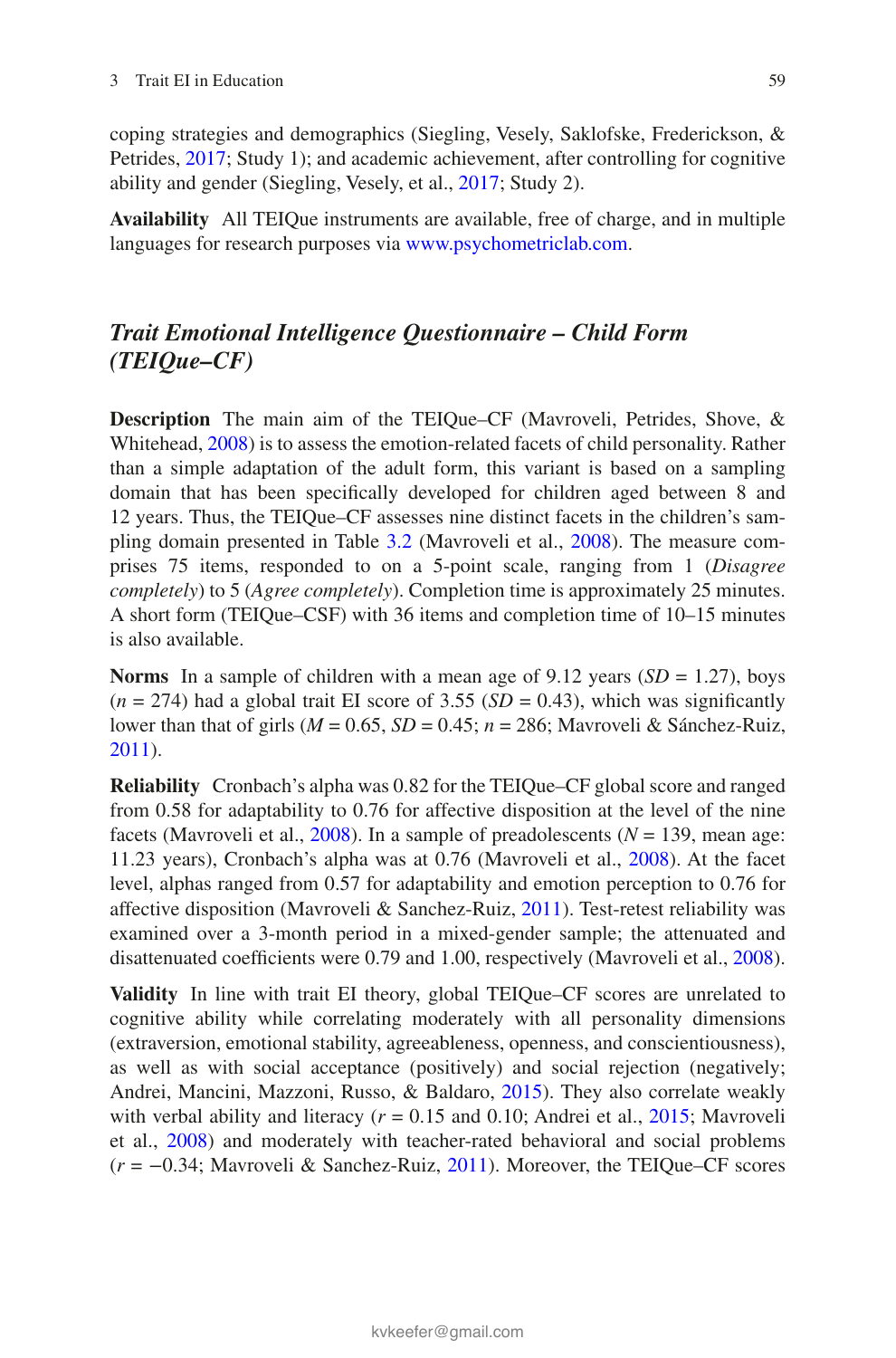differentiated between pupils with a school record of unauthorized absences or exclusions and controls and predicted teacher-rated positive  $(r = 0.24)$  and negative (*r* = −0.34) behavior (Mavroveli et al., [2008\)](#page--1-26).

**Availability** All TEIQue instruments are available, free of charge, and in multiple languages for research purposes via [www.psychometriclab.com](http://www.psychometriclab.com).

### **Role of Trait EI in Primary and Secondary Education**

#### *Trait EI and Adjustment Outcomes*

School adaptation, especially in the early years of education, can be challenging, as children draw on a range of resources to adjust and thrive in their school environment. Trait EI has been linked to greater overall well-being, characterized by fewer depressive symptoms and somatic complaints in adolescents (Davis & Humphrey, [2012;](#page--1-14) Mavroveli et al., [2007;](#page--1-44) Siegling, Vesely, et al., [2017](#page--1-46), Study 1). Trait EI has also been positively linked to adaptive school behaviors, such as increased nominations from peers and teachers for positive social attributes, like leadership and kindness (Mavroveli et al., [2008](#page--1-26); Mavroveli, Petrides, Sangareau, & Furnham, [2009\)](#page--1-40), and negatively linked to maladaptive behaviors, like aggression and delinquency (Santesso, Dana, Schmidt, & Segalowitz, [2006](#page--1-41)). In a study by Andrei et al. ([2015\)](#page--1-47), trait EI correlated positively with peer acceptance and negatively with peer rejection in children aged 8–10 years. Similarly, Mavroveli et al. [\(2009](#page--1-40); see also Mavroveli & Sanchez Ruiz, [2011](#page--1-32)) reported that children high in trait EI received more nominations from their peers for being kind and having leadership qualities and fewer nominations for bullying behavior.

Research on trait EI and peer bullying and victimization has been particularly active in recent years. Kokkinos and Kipritsi [\(2012](#page--1-48)) replicated earlier reports of negative correlations between total trait EI score and experiences of bullying and victimization in a sample of Greek children. Other studies have focused on understanding the connections between specifc dimensions of trait EI and different types of bullying behaviors, using samples of children and adolescents from Australia, Italy, and the USA (Baroncelli & Ciucci, [2014;](#page--1-49) Gower et al., [2014](#page--1-9); Lomas, Stough, Hansen, & Downey, [2012](#page--1-38); Polan, Sieving, & McMorris, [2013](#page--1-50); Schokman et al., [2014\)](#page--1-33). Of the various trait EI factors, emotion management/regulation emerged as the single most consistent predictor of bullying involvement across these studies, with both bullies and victims reporting low self-perceptions in this trait EI domain. This fnding was consistent regardless of the type of bullying examined (e.g., physical, relational, and cyberbullying).

A recent review of studies on trait EI and aggression similarly concluded that there was strong evidence that children, adolescents, and adults high in trait EI engage in less aggressive behavior of all types (García-Sancho, Salguero, & Fernández-Berrocal, [2014](#page--1-51)). Accordingly, many anti-bullying programs are now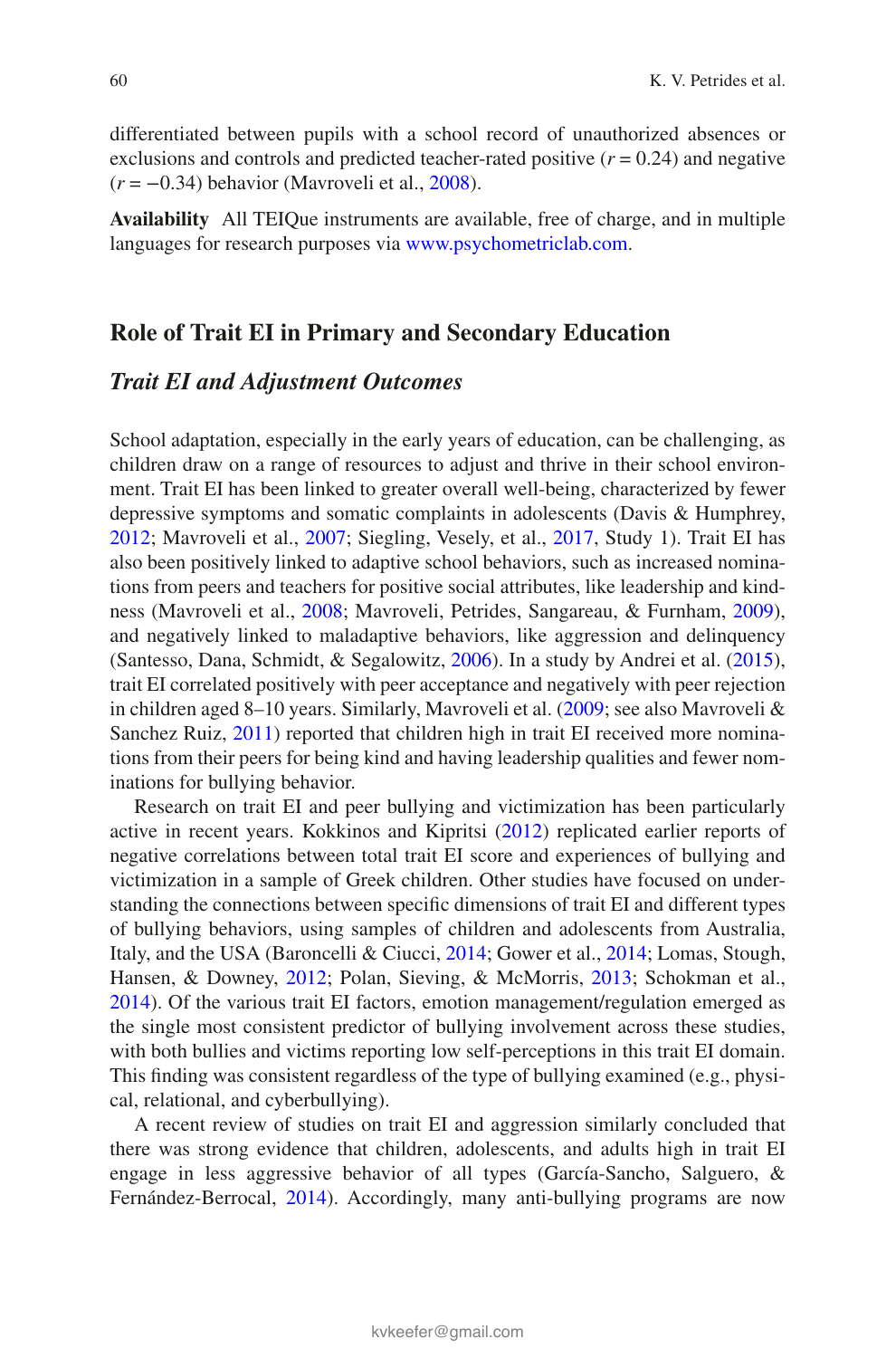integrated within a broader school-wide social and emotional learning (SEL) framework, recognizing the benefts of SEL not only for improved peer relationships but also for a host of other developmental and academic outcomes (see Chap. [9](#page--1-0), Espelage, King, & Colbert, this volume).

Lastly, an important link has been discovered between trait EI and school absenteeism (Mavroveli et al., [2008](#page--1-26); see also Petrides, Frederickson, & Furnham, [2004\)](#page--1-3), showing that children high in trait EI have fewer unauthorized absences and are less likely to have been expelled from school than their low trait EI peers. This effect suggests a positive infuence on school adaptation and engagement in childhood (Mavroveli et al., [2007](#page--1-44); Mavroveli et al., [2009\)](#page--1-40).

#### *Trait EI and Academic Achievement*

Academic achievement has been traditionally linked to cognitive intelligence (Brody, [2000](#page--1-52); Gottfredson, [2003](#page--1-53); Laidra, Pullmann, & Allik, [2007\)](#page--1-54); however, there has also been research interest in the potential role of non-cognitive variables, including personality and social constructs (Furnham, Chamorro-Premuzic, & McDougall, [2002](#page--1-1); Petrides, Chamorro-Premuzic, Frederickson, & Furnham, [2005;](#page--1-55) Poropat, [2009\)](#page--1-36).

To date, the results across child and adolescent samples suggest the presence of a moderate positive effect of trait EI on academic performance (Perera & DiGiacomo, [2013\)](#page--1-26). A direct relationship between trait EI and scholastic achievement has been reported in a number of studies involving primary-aged children and adolescents, as can be seen in Table [3.4](#page--1-56) (Di Fabio & Palazzeschi, [2009](#page--1-16); Downey, Mountstephen, Lloyd, Hansen, & Stough, [2008](#page--1-32); Ferrando et al., [2011;](#page--1-8) Mancini et al., [2017;](#page--1-22) Mavroveli et al., [2008;](#page--1-26) Parker, Creque, et al., [2004](#page--1-38); Siegling, Vesely, et al., [2017](#page--1-46), Study 2). These studies showed a direct positive association between trait EI and academic achievement using objective grade point average (GPA) or subjectspecific marks.

Gender-specific effects have been reported in some studies (Andrei et al., [2015;](#page--1-47) Costa & Faria, [2015;](#page--1-57) Mavroveli & Sanchez-Ruiz, [2011\)](#page--1-32); however, the fndings have not consistently favored one gender or the other. Rather, they tend to be subject- or grade-specifc (see Table [3.4\)](#page--1-56). With regard to age effects, younger children seem to beneft more from high trait EI scores than their older counterparts, although there is signifcant variation in this set of fndings, too (e.g., Costa & Faria, [2015](#page--1-57); Petrides et al., [2004;](#page--1-3) see Table [3.4\)](#page--1-56). In these studies, however, one should consider the infuence of verbal ability, which could be biasing the results obtained in primary education, because language-skilled pupils may be selecting more socially desirable responses than their less skilled counterparts (Mavroveli & Sanchez-Ruiz, [2011](#page--1-32)).

Cognitive ability has been proposed as a moderator of the relationship between trait EI and academic performance (Mavroveli & Sanchez-Ruiz, [2011](#page--1-32); Petrides et al., [2004\)](#page--1-3). Specifcally, Petrides et al. [\(2004](#page--1-3)) posited that such effects as trait EI might have on academic performance are likely to assume prominence when the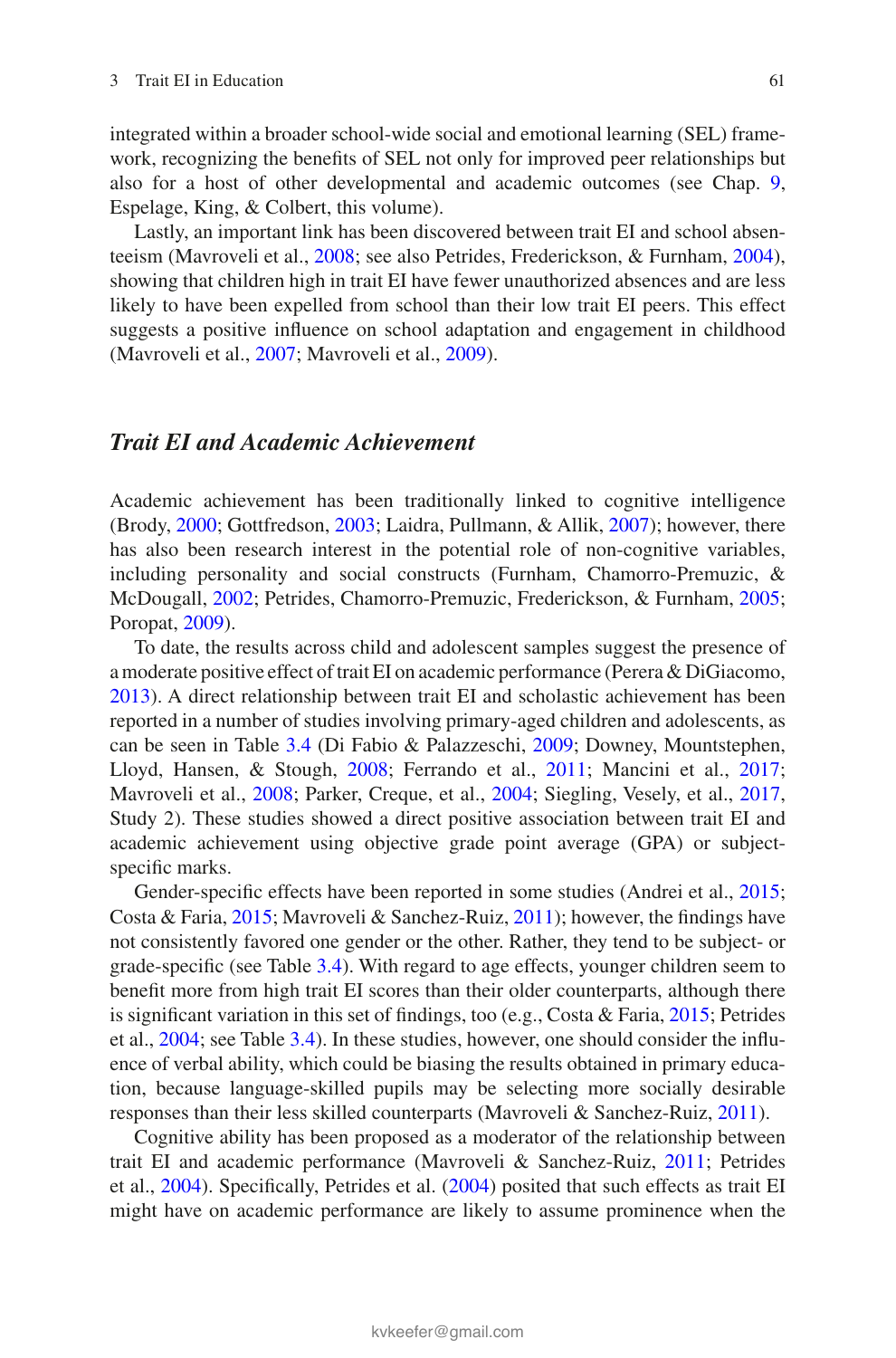demands of a situation tend to outweigh a pupil's intellectual resources. This is because, in contrast to their high IQ counterparts, low IQ pupils are more likely to be forced to draw on resources other than their cognitive ability in order to cope with the demands of their courses and examinations.

Agnoli et al. [\(2012](#page--1-58)) showed a direct effect of trait EI on math and language performance and a signifcant interaction between cognitive ability and trait EI, with high trait EI scores benefting children with low and medium cognitive ability in language performance only. Qualter et al. [\(2012](#page--1-16)) contributed to this line of research with a longitudinal investigation of personality, cognitive ability, and trait EI, which demonstrated direct effects of trait EI in math, English language, English literature, and science, in boys only. In girls, the intrapersonal, interpersonal, and adaptability trait EI dimensions were related to math, English Language, and English literature grades, respectively.

Structural equation models with personality and cognitive ability variables have also revealed a signifcant predictive effect of trait EI on school grades, but only in boys. In their study, Andrei et al. [\(2015](#page--1-47)) reported that the effects of trait EI on academic achievement (math and language) did not persist in the presence of nonverbal IQ (see also Qualter et al., [2012\)](#page--1-16). In contrast, Di Fabio and Palazzeschi [\(2009](#page--1-16)) observed incremental effects of trait EI on GPA over and above fuid intelligence and the Giant Three personality dimensions.

Despite fairly intensive research over the past 15 years, the mechanisms underlying the relationship between trait EI and academic performance in childhood and adolescence are generally unknown (see Table [3.4](#page--1-56)). This is, at least partially, attributable to psychometric diffculties (e.g., the use of substandard measures and poorly operationalized criteria), the dearth of well-controlled longitudinal studies, and the unsystematic application of trait EI theory to the design, implementation, and interpretation of research studies in the feld.

#### **Role of Trait EI in Higher Education**

#### *Trait EI and Adjustment Outcomes*

Trait EI is linked to a wide range of mental and physical health variables in adults, like anxiety, depression, hospitalization rates, and legal drug use (Martins et al., [2010;](#page--1-36) Mikolajczak, Avalosse, et al., [2015\)](#page--1-48). In the context of higher education, trait EI is negatively associated with perceived stress (e.g., Forushani & Besharat, [2011\)](#page--1-54), anxiety and depressive symptomatology (Extremera & Berrocal, [2006](#page--1-12)), and addiction-related problems (for a review, see Kun & Demetrovics, [2010](#page--1-43)) and positively associated with peer liking (Song et al., [2010](#page--1-59)), perceived social support, and general psychological adjustment (Perera & DiGiacomo, [2015](#page--1-32)). Given that adjustment diffculties are one of the most common predictors of university attrition, it is not surprising that students who enter university with higher trait EI scores are less likely than their low-scoring peers to drop out early (Parker, Hogan, Eastabrook,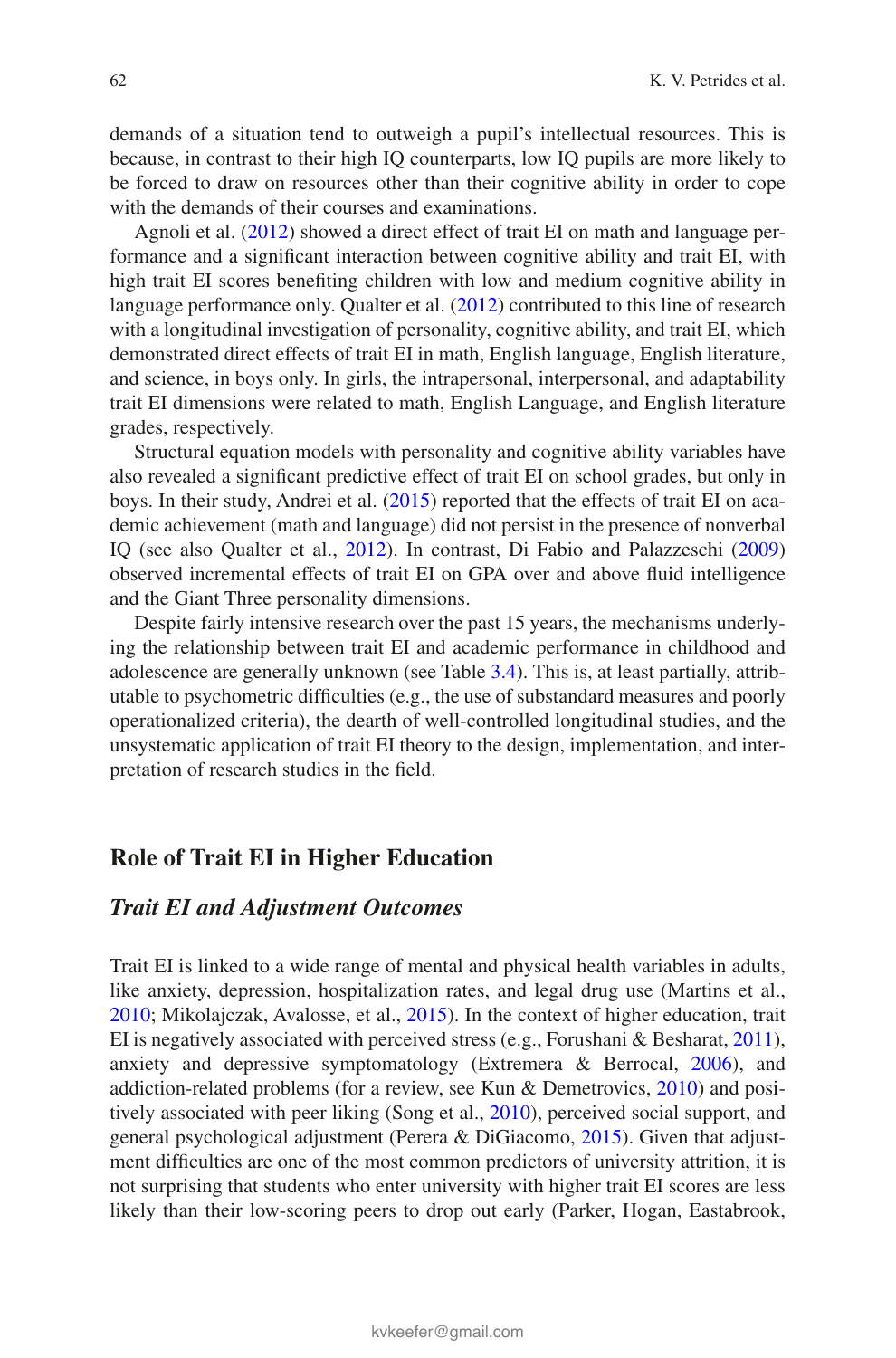|                                 | Measure of trait                      |                                        |                                           |                                                                                             |
|---------------------------------|---------------------------------------|----------------------------------------|-------------------------------------------|---------------------------------------------------------------------------------------------|
|                                 | emotional                             | Academic                               |                                           |                                                                                             |
| Citation                        | intelligence                          | achievement measure Sample             |                                           | Results                                                                                     |
| Siegling, Vesely, Saklofske     | TEIQue-ASF                            | National Curriculum $N = 357-491$      |                                           | Trait EI predicted academic achievement in                                                  |
| Frederickson, & Petrides (2017) |                                       | math, and science<br>level in English, | $Age = 11-13$ years; UK                   | English, math, and science over and beyond<br>cognitive ability and gender                  |
| Andrei, Mancini, Mazzoni,       | TEIOue-CF                             | Mean score in                          |                                           | $N_1 = 376$ , $M_{(age)} = 9.39$ years Trait EI related to both math and literacy scores    |
| Russo, & Baldaro (2015)         |                                       | language literacy                      | $N_2 = 202$                               | $(r = 0.30*** and r = 0.29***, respectively).$                                              |
|                                 |                                       | and math                               | $M_{\textit{(age)}} = 12.05$ years; Italy | However, it did not show incremental effects<br>after controlling for the Big Five, IQ, and |
|                                 |                                       |                                        |                                           | gender                                                                                      |
| Costa, & Faria (2015)           | Emotional Skills and Math, Portuguese |                                        |                                           | $N = 380$ , $M_{(age)} = 15.4$ years; Path analysis showed that trait EI predicted          |
|                                 | Questionnaire<br>Competence           | grades, and GPA                        | Portugal                                  | math in 10th grade students and GPA (in boys<br>$\text{only}$ )                             |
|                                 | (ESCQ)                                |                                        |                                           |                                                                                             |
| Agnoli, Mancini, Pozzoli,       | TEIQue-CF                             | Language and math                      | $N = 352$ (188 females),                  | Trait EI positively correlated with math and                                                |
| Baldaro, Russo, & Surcinelli    |                                       | grades                                 | $M_{(age)} = 9.35$ years; Italy           | language performance $(r = 0.13 * \& r = 0.18**$ ,                                          |
| (2012)                          |                                       |                                        |                                           | respectively). Low and medium IQ children                                                   |
|                                 |                                       |                                        |                                           | with high trait EI exhibited better language                                                |
|                                 |                                       |                                        |                                           | performance ( $b = 0.66$ , SE = 0.11, $t = 5.99$ ***;                                       |
|                                 |                                       |                                        |                                           | $b = 0.37$ , SE = 0.11, $t = 3.36$ **, respectively)                                        |
| Qualter, Gardner, Pope,         | EQ-i:YV                               | GCSE in English                        |                                           | $N = 413$ (214 females); year The adaptability, stress management, and                      |
| Hutchinson, & Whiteley (2012)   |                                       | language, English                      | 11; UK                                    | interpersonal subscales predicted academic                                                  |
|                                 |                                       | literature, math, and                  |                                           | performance on math, English language,                                                      |
|                                 |                                       | science                                |                                           | English literature, and science. Structural                                                 |
|                                 |                                       |                                        |                                           | equation modeling showed that trait EI                                                      |
|                                 |                                       |                                        |                                           | predicted GSCE performance in boys only                                                     |
|                                 |                                       |                                        |                                           | (continued)                                                                                 |

Table 3.4 Summary of studies on trait EI and academic achievement in children and adolescents **Table 3.4** Summary of studies on trait EI and academic achievement in children and adolescents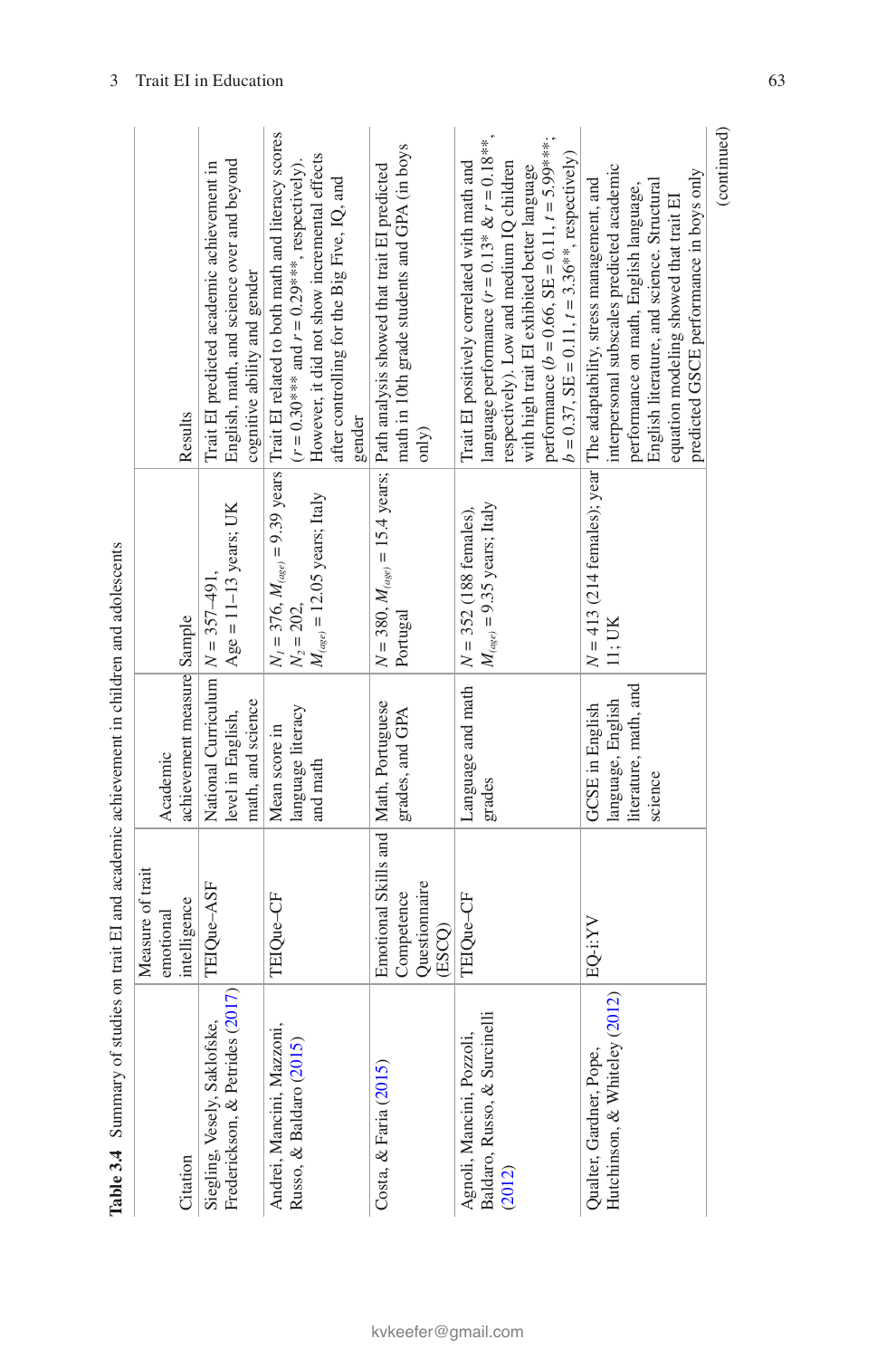| Table 3.4 (continued)            |                                                  |                                                                                                 |                                                                              |                                                                                                                                                                                                                                                                                                                                                                                                                                                                                                  |
|----------------------------------|--------------------------------------------------|-------------------------------------------------------------------------------------------------|------------------------------------------------------------------------------|--------------------------------------------------------------------------------------------------------------------------------------------------------------------------------------------------------------------------------------------------------------------------------------------------------------------------------------------------------------------------------------------------------------------------------------------------------------------------------------------------|
| Citation                         | Measure of trait<br>intelligence<br>emotional    | achievement measure Sample<br>Academic                                                          |                                                                              | Results                                                                                                                                                                                                                                                                                                                                                                                                                                                                                          |
| Ferrando et al. (2011)           | TEIQue-ASF                                       | Head-teacher-rated<br>general academic<br>performance                                           | $M_{(age)} = 11.53$ years; Spain<br>$N = 290$ (136 females),                 | Trait EI showed incremental validity over IQ,<br>$t = 2.10*$ ) in predicting general academic<br>personality, and self-concept ( $\beta = 0.20$ )<br>performance                                                                                                                                                                                                                                                                                                                                 |
| Yazici, Seyis, & Altun (2011)    | Intelligence Scale<br>(Ergin, 2000)<br>Emotional | Average score                                                                                   | $M_{(age)} = 11.16$ years; Turkey<br>$N = 407$ (171 females),                | Only the emotional awareness ( $\beta = 0.18***$ )<br>subscale predicted academic achievement                                                                                                                                                                                                                                                                                                                                                                                                    |
| Mavroveli et al. (2009)          | TEIQue-CF                                        | End-of-year teacher<br>math and English                                                         | assessment scores in $M_{(age)} = 9.26$ years; UK<br>$N = 140$ (63 females), | $r = 0.25$ **, respectively) but did not persist after<br>math scores were significant in the total sample<br>Correlations between trait EI and English and<br>controlling for age and nonverbal IQ<br>$(r = 0.24***$ and                                                                                                                                                                                                                                                                        |
| (2009)<br>Di Fabio & Palazzeschi | EQ-i: Short form                                 | GPA                                                                                             | $M_{(age)} = 17.49$ years; Italy<br>$N = 124$ (90 female).                   | predicting GPA over both fluid intelligence and<br>the Giant Three (extraversion, neuroticism, and<br>Trait EI demonstrated incremental validity for<br>psychoticism). Results held for global scores<br>$(\beta = 0.23^*$ , $\Delta R^2 = 0.05^*$ ) and jointly for the<br>factor scores $(\Delta R^2 = 0.06*)$                                                                                                                                                                                 |
| Mavroveli et al. (2008)          | TEIOue-CF                                        | reading, and spelling<br>math, science, NfER<br>scores in English,<br>Key stage 2 SAT<br>scores | $M_{(age)} = 11.23$ years; UK<br>$N = 139$ (69 girls),                       | $(r = 0.38***)$ , in boys only. With the exception of<br>science, and reading scores but was moderately<br>related to math ( $r = 0.29$ *) and spelling scores<br>revealed that trait EI was unrelated to English,<br>$(r = 0.28***)$ only. Gender-specific analyses<br>Trait EI scores correlated positively with<br>significance when controlling for verbal<br>spelling (total sample: $r = 0.25$ *; boys:<br>$r = 0.29$ *), these correlations lost their<br>spelling scores<br>intelligence |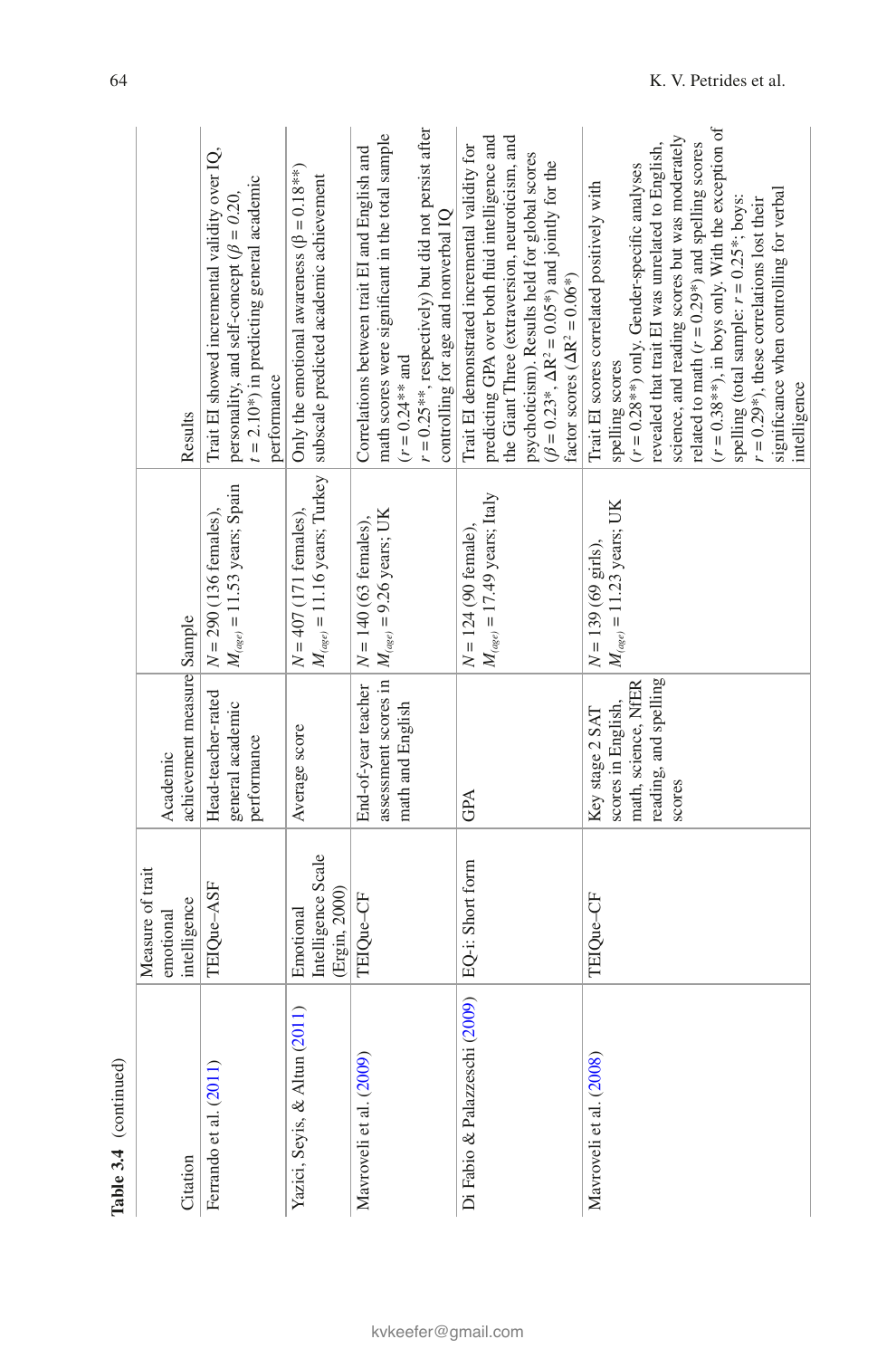|                                             | University Emotional<br>Intelligence Test<br>Lloyd, Adolescent<br>Swinburne<br>(SUEIT-A) | GPA and 8 subject<br>grades                | $N = 209$ (123 females),<br>range = $12-17$ years;<br>$M_{(age)} = 13.8$ years,<br>Australia | Low-achieving students (GPA 20th percentile or<br>$(r = 0.14*)$ and grades in math $(r = 0.24**)$ and<br>Global trait EI correlated with GPA $(r = 0.15*)$<br>science $(r = 0.14*)$ . Emotion management and<br>science $(r = 0.19^*)$ . Understanding emotions<br>and grades in geography $(r = 0.27**)$ and<br>$(r = 0.34***)$ , geography $(r = 0.28***)$ , and<br>subscale correlated with grades in art<br>control subscale correlated with GPA<br>science $(r = 0.18*)$ . |
|---------------------------------------------|------------------------------------------------------------------------------------------|--------------------------------------------|----------------------------------------------------------------------------------------------|---------------------------------------------------------------------------------------------------------------------------------------------------------------------------------------------------------------------------------------------------------------------------------------------------------------------------------------------------------------------------------------------------------------------------------------------------------------------------------|
|                                             |                                                                                          |                                            |                                                                                              | lower) scored lower on global trait EI, emotion<br>management and control, and understanding<br>percentile) or high-achieving students (GPA<br>emotions subscales than average-achieving<br>students (GPA between 20th and 80th<br>80th percentile or higher)                                                                                                                                                                                                                   |
| Petrides, Frederickson, &<br>Furnham (2004) | TEIOue                                                                                   | assessment (KS3)<br>Key stage 3<br>results | $N = 650$ (48% female),<br>$M_{(age)} = 16.5$ years; UK                                      | scores, but the relationship reversed at IQ scores<br>academic achievement across a range of low IQ<br>Trait EI moderated the effect of IQ on English<br>Trait EI moderated the relationship between<br>cognitive ability and academic achievement<br>High trait EI was associated with better<br>and overall GCSE performance<br>of about $+1$ SD                                                                                                                              |

(continued) (continued)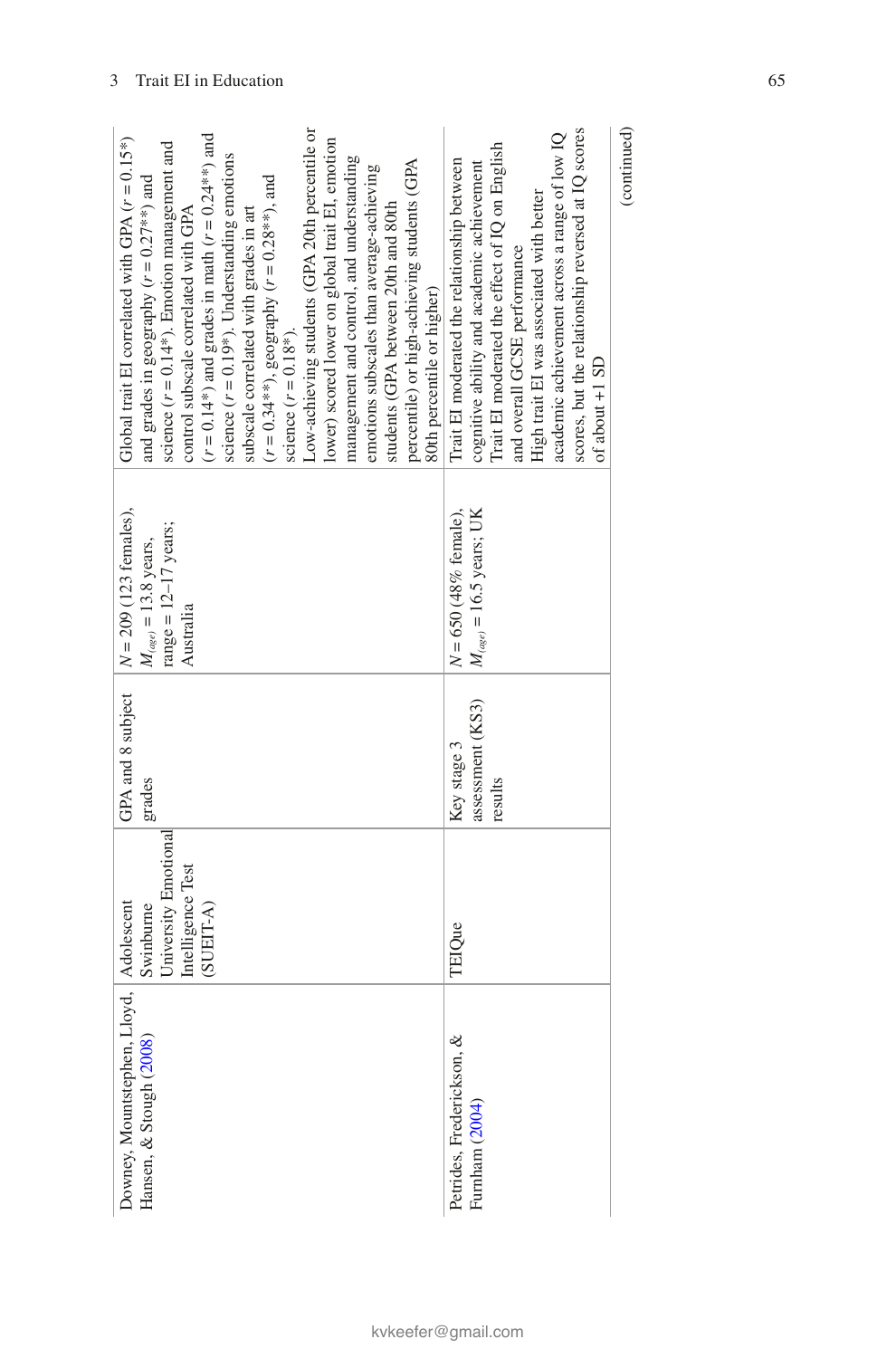|                                                                             | Measure of trait |                            |                          |                                                   |
|-----------------------------------------------------------------------------|------------------|----------------------------|--------------------------|---------------------------------------------------|
|                                                                             | emotional        | Academic                   |                          |                                                   |
| itation                                                                     | mtelligence      | achievement measure Sample |                          | Results                                           |
|                                                                             | EQ-i:YV          | GPA                        | $N = 667$ (363 females), | Trait EI correlated with academic achievement     |
| Parker, Creque, Barnhart,<br>Harris, Majeski, Wood, Bond, &<br>Hogan (2004) |                  |                            | Age = $14-18$ years; USA | $(r = 0.33*)$ . High-achieving students (GPA 80th |
|                                                                             |                  |                            |                          | ercentile or higher) scored higher on the         |
|                                                                             |                  |                            |                          | nterpersonal, adaptability, and stress            |
|                                                                             |                  |                            |                          | nanagement subscales than average-achieving       |
|                                                                             |                  |                            |                          | students (GPA between 20th and 80th               |
|                                                                             |                  |                            |                          | bercentile), who, in turn, scored higher than     |
|                                                                             |                  |                            |                          | low-achieving students (GPA 20th percentile or    |
|                                                                             |                  |                            |                          | lower)                                            |

*Note.* GPA = grade point average. \* $p < 0.05$ , \*\* $p < 0.01$ , \*\*\* $p < 0.001$ ;? = Relevant information was not available. Research papers with incomplete reporting were omitted. *Note.* GPA = grade point average.  $*p < 0.05$ ,  $**p < 0.01$ ,  $***p < 0.001$ ;? = Relevant information was not available. Research papers with incomplete reporting were omitted.

 $\begin{array}{c} \hline \end{array}$ 

**Table 3.4** (continued)

Table 3.4 (continued)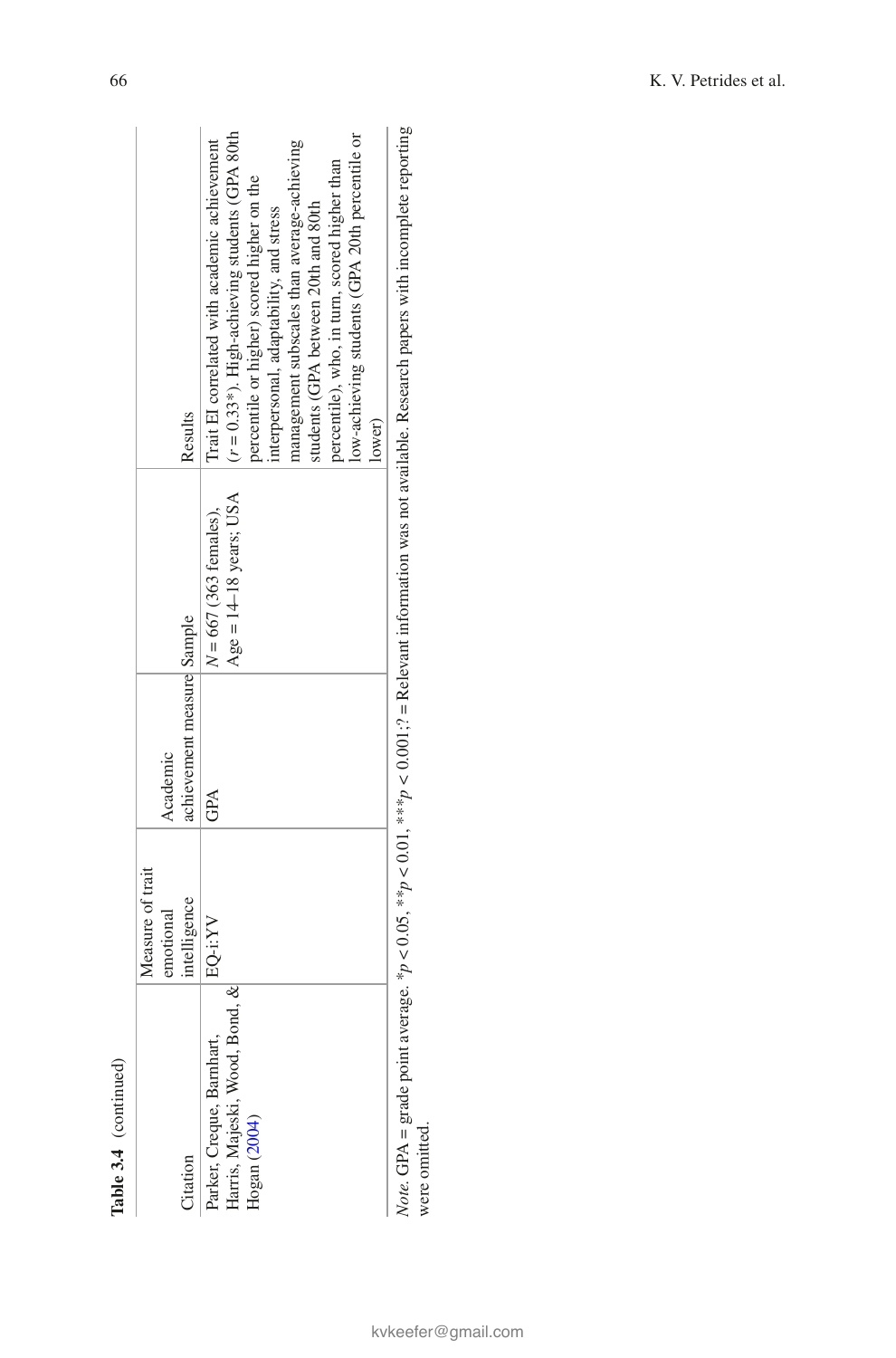Oke, & Wood, [2006](#page--1-50); Qualter, Whiteley, Morley, & Dudiak, [2009\)](#page--1-4) and more likely to complete their studies and graduate with a degree (Keefer, Parker, & Wood, [2012;](#page--1-7) Parker, Saklofske, & Keefer, [2016](#page--1-9)).

#### *Trait EI and Academic Achievement*

In tertiary education, a meta-analysis of the impact of non-cognitive factors on academic performance revealed moderate correlations with GPA (Richardson, Abraham, & Bond, [2012\)](#page--1-59). Specifcally with respect to trait EI, our review of the recent literature (from 2010 to date) shows a rather inconsistent pattern of associations, similar to that found in earlier reviews (Mavroveli & Sanchez-Ruiz, [2011\)](#page--1-32). Out of the 13 studies presented in Table [3.5](#page--1-56), three reported nonsignifcant results, while the rest reported weak-to-moderate correlations, which is in line with other studies and meta-analyses (e.g., Parker, Summerfeldt, et al., [2004;](#page--1-44) Perera & DiGiacomo, [2013](#page--1-26)). Even though the effects may not be strong, our review indicates that trait EI does predict unique variance in academic performance in higher education over and above gender (Pope, Roper & Qualter, [2012](#page--1-60)), cognitive abilities (Song et al., [2010\)](#page--1-59), and the Big Five personality traits (Sanchez-Ruiz, Mavroveli, & Poullis, [2013\)](#page--1-55).

Various trait EI facets and factors have shown signifcant correlations with academic performance. Overall, adaptability (Fallahzadeh, [2011;](#page--1-19) Parker, Summerfeldt et al., [2004;](#page--1-44) Pope et al., [2012](#page--1-60); Saklofske et al., [2012\)](#page--1-24), stress management (Fallahzadeh, [2011](#page--1-19); O'Connor & Little, [2003;](#page--1-54) Parker, Summerfeldt, et al., [2004\)](#page--1-44), and empathy (Pope et al., [2012](#page--1-60)) have been salient predictors among the 15 facets, while well-being has been a salient predictor among the 4 factors (Shipley, Jackson, & Segrest, [2010\)](#page--1-14). In any case, more extensive research is needed at the facet and factor levels in order to increase our confdence and understanding of trait EI's role in academic achievement.

**Differences across academic subjects** A few studies have uncovered differences in the trait EI profles of students from different academic domains. For example, Pérez and Castejón [\(2005](#page--1-7)) found that students enrolled in education-related majors scored higher in global trait EI than those enrolled in technical studies. Similarly, Sanchez-Ruiz et al. ([2010\)](#page--1-3) reported higher scores on the emotionality factor of trait EI among arts and social sciences students than among technical studies students. More recently, psychology students scored higher on trait EI than computer science, electrical engineering, and business and management students (Sanchez-Ruiz, Mavroveli, & Poullis, [2013](#page--1-55)).

In addition, trait EI and its factors seem to have differential impact on academic performance across different academic subjects, which likely contributes to the inconsistencies in the literature. A number of studies have investigated the link between trait EI and academic performance in specifc subjects. Overall, the link seems to be more reliable in health-related professions, such as nursing or the medi-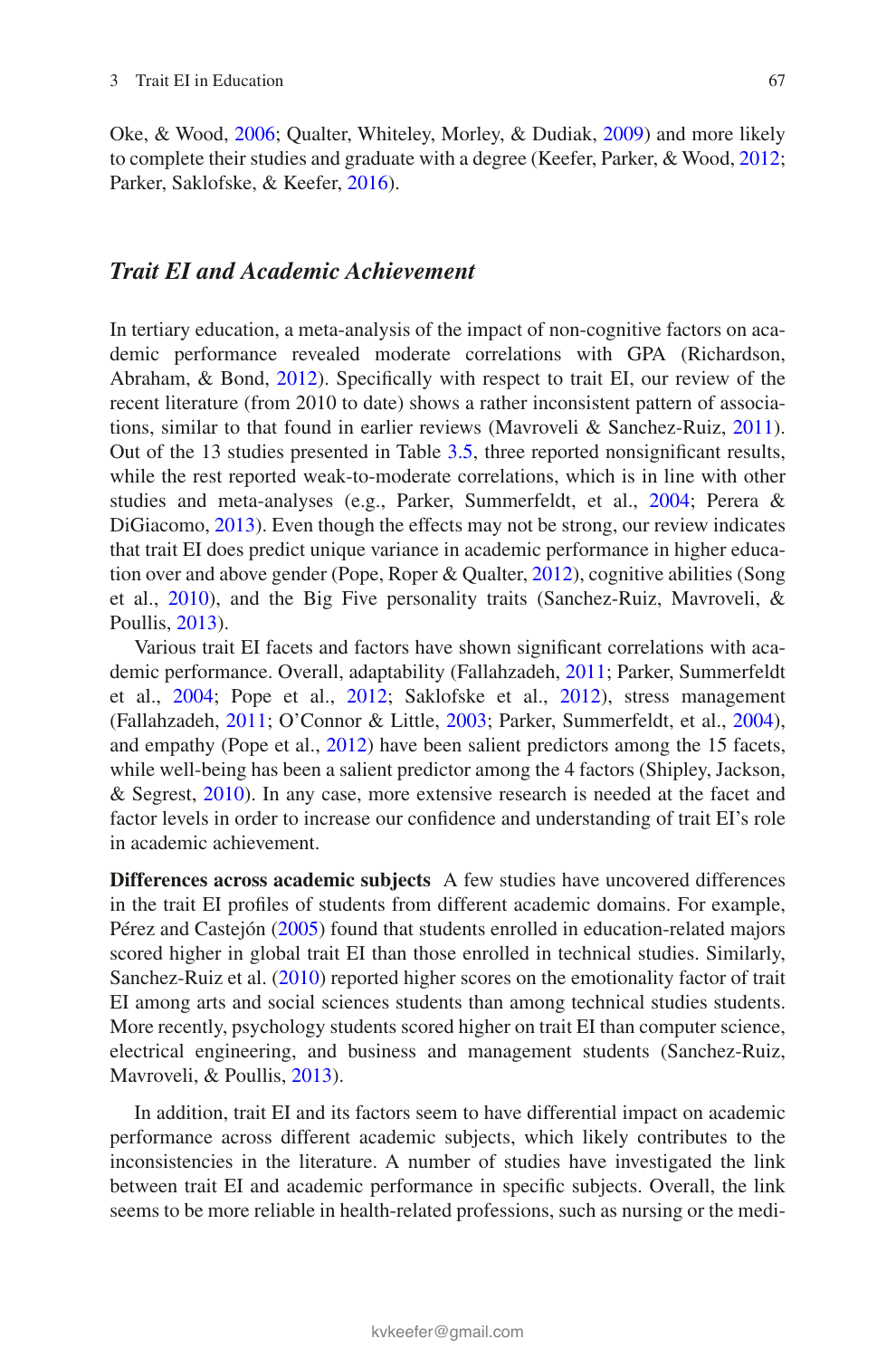|                                                            |                                    |                     | straining the community of the community of the community of the community of the community of the community of the community of the community of the community of the community of the community of the community of the comm |                                                                                                                                                                                                                                                                                                                                                                                                                                                                                                          |
|------------------------------------------------------------|------------------------------------|---------------------|--------------------------------------------------------------------------------------------------------------------------------------------------------------------------------------------------------------------------------|----------------------------------------------------------------------------------------------------------------------------------------------------------------------------------------------------------------------------------------------------------------------------------------------------------------------------------------------------------------------------------------------------------------------------------------------------------------------------------------------------------|
|                                                            | Measure of                         |                     |                                                                                                                                                                                                                                |                                                                                                                                                                                                                                                                                                                                                                                                                                                                                                          |
|                                                            | emotional                          | Academic            |                                                                                                                                                                                                                                |                                                                                                                                                                                                                                                                                                                                                                                                                                                                                                          |
| Citation                                                   | intelligence                       | achievement measure | Sample                                                                                                                                                                                                                         | Results                                                                                                                                                                                                                                                                                                                                                                                                                                                                                                  |
| Perera & DiGiacomo<br>(2015)                               | TEIQue-short form Semester-end GPA |                     | $N = 470$ freshmen students;<br>$M_{(age)} = 17.77$ ; Australia<br>61.7% female;                                                                                                                                               | The relationship between trait EI and academic<br>performance was mediated by engagement<br>coping and academic adjustment                                                                                                                                                                                                                                                                                                                                                                               |
| Griffiths (2012)<br>Salamonson, &<br>Femandez,             | TEIQue-short form GPA              |                     | $N = 81$ nursing students; $80\%$<br>female; $M_{(age)} = 29$ ; Australia                                                                                                                                                      | achievement ( $b = 0.25$ , $p < 0.05$ ; F (2, 78) = 5.26,<br>Trait EI was a significant predictor of academic<br>$p < 0.01$ ; Adj. $R^2 = 0.12$ )                                                                                                                                                                                                                                                                                                                                                        |
| Mavroveli & Poullis<br>Sanchez-Ruiz,<br>(2013)             | TEIQue-short form GPA              |                     | $N = 323$ undergraduates (113<br>$M_{(age)} = 23;$<br>female);<br>Cyprus                                                                                                                                                       | performance over and above cognitive ability and<br>The Big Five personality traits were added to the<br>equation ( $b = 0.24***$ ; $F(7,302) = 7.3***$ , Adj<br>Trait EI correlated with academic performance<br>$r^2$ = 0.13). At this stage, the model explained<br>measure than at step 2; $\Delta F$ (7, 296) = 9.43,<br>significantly more variance in the outcome<br>Trait EI significantly predicted academic<br>traditional personality dimensions<br>$\Delta R^2 = 0.03***$<br>$(r = 0.35***)$ |
| Mastoras, Beaton &<br>Saklofske, Austin,<br>Osborne (2012) | EQ-i                               | End-of-year GPA     | $N = 238$ undergraduates (185<br>$M_{(age)} = 20.03;$<br>Scotland<br>female);                                                                                                                                                  | performance and the adaptability subscale<br>Significant correlation between academic<br>$(r = 0.17*)$                                                                                                                                                                                                                                                                                                                                                                                                   |
| Fallahzadeh (2011)                                         | EQ-i: Short form                   | GPA                 | $M_{(age\ males)} = 22.73; M_{(age)}$<br>$_{\textit{females)}} = 23.02$ ; Iran<br>153 female;                                                                                                                                  | between academic performance and trait EI<br>$N = 223$ Medical science students; Low-to-moderate correlations were found<br>management ( $r = 0.15$ *) and adaptability<br>$(r = 0.14*)$ and in particular the stress<br>$(r = 0.16*)$ subscales                                                                                                                                                                                                                                                         |

Table 3.5 Summary of studies on trait EI and academic achievement in postsecondary settings **Table 3.5** Summary of studies on trait EI and academic achievement in postsecondary settings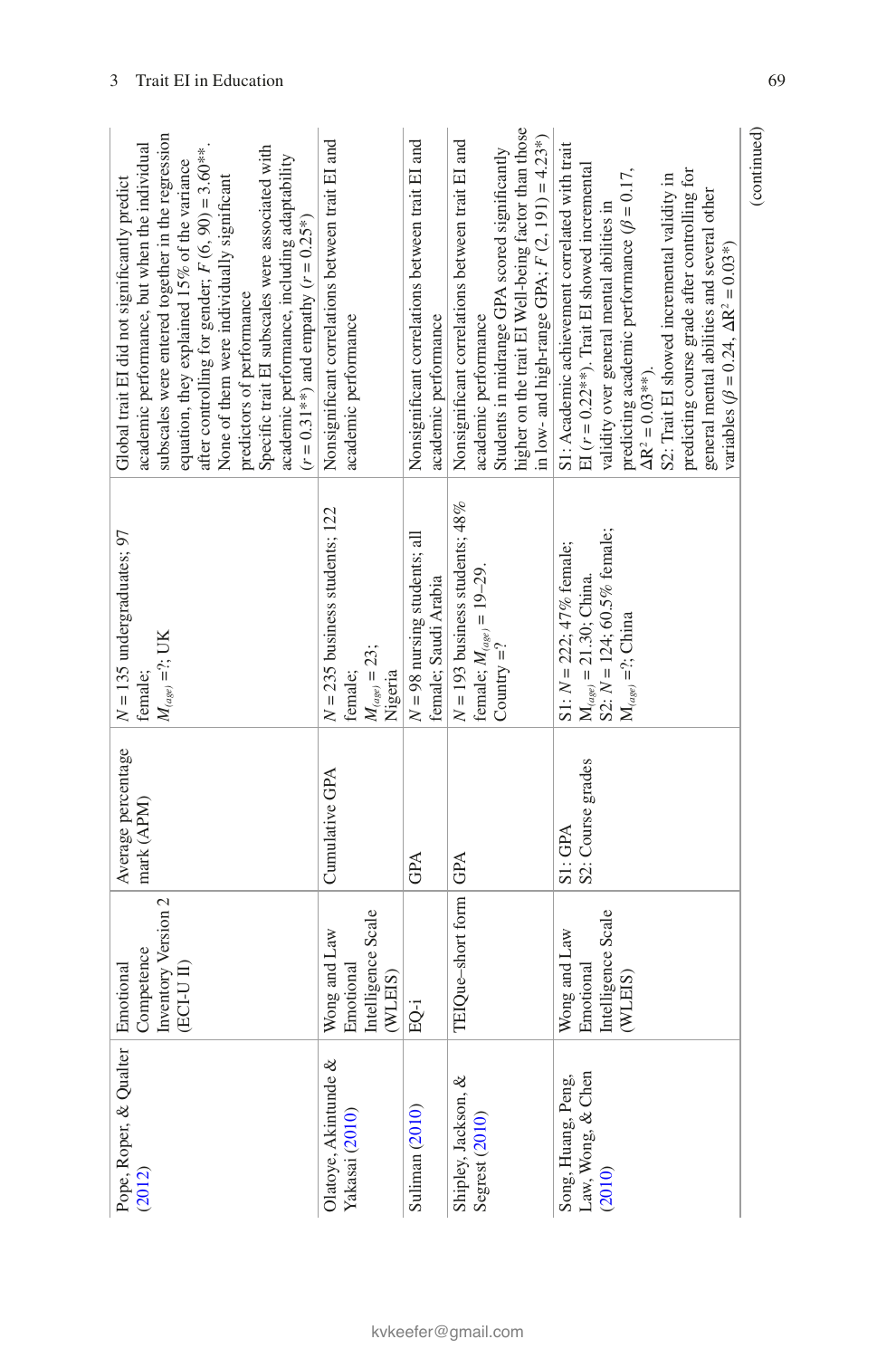| Table 3.5 (continued)                                                                                     |                                         |                                          |                                                                                          |                                                                                                                                                                                                                                                                                                                                                                                                                                                                                                                               |
|-----------------------------------------------------------------------------------------------------------|-----------------------------------------|------------------------------------------|------------------------------------------------------------------------------------------|-------------------------------------------------------------------------------------------------------------------------------------------------------------------------------------------------------------------------------------------------------------------------------------------------------------------------------------------------------------------------------------------------------------------------------------------------------------------------------------------------------------------------------|
| Citation                                                                                                  | intelligence<br>Measure of<br>emotional | achievement measure   Sample<br>Academic |                                                                                          | Results                                                                                                                                                                                                                                                                                                                                                                                                                                                                                                                       |
| Parker, Summerfeldt,<br>Hogan, & Majeski<br>(2004)                                                        | EQ-i: Short form                        | End-of-first-year<br>GPA                 | $N = 372$ first-year university<br>$M_{(age)} = 19.34$ ; Canada<br>students; 294 female; | students (first-year GPA $<$ 60%). These subscales<br>management subscales compared to unsuccessful<br>stress management ( $r = 0.32$ *), and adaptability<br>Successful students (first-year GPA of 80% or<br>nigher) scored higher on total trait EI and the<br>were better predictors of first-year university<br>$(r = 0.20*)$ and the intrapersonal $(r = 0.27*)$ ,<br>First-year GPA correlated with total trait EI<br>ntrapersonal, adaptability, and stress<br>GPA than high school grades<br>$(r = 0.37*)$ subscales |
| O'Connor & Little<br>(2003)                                                                               | EQ-i                                    | GPA                                      | $Age = 18-32; USA$<br>$N = 90$ ; 37 female;                                              | subscales correlated with academic achievement<br>Global trait EI $(r = 0.23*)$ and the intrapersonal<br>$(r = 0.22^*)$ and stress management $(r = 0.29^{***})$                                                                                                                                                                                                                                                                                                                                                              |
| Newsome, Day, &<br>Catano (2000)                                                                          | EQ-i                                    | GPA                                      | $N = 180$ university students; 118<br>$M_{(age)} = 21$ ; USA<br>female;                  | No significant relationships were found between<br>trait EI and GPA                                                                                                                                                                                                                                                                                                                                                                                                                                                           |
| <i>Note</i> . GPA = grade point average: * $p < 0.05$ , ** $p < 0.01$ , *** $p < 0.001$ ;? = Not reported |                                         |                                          |                                                                                          |                                                                                                                                                                                                                                                                                                                                                                                                                                                                                                                               |

*Note.* GPA = grade point average;  $*p < 0.05$ ,  $* p < 0.01$ ,  $* p < 0.001$ ;  $? =$  Not reported Ļ  $\frac{5}{5}$ v.vu,  $\overline{a}$  $V \sim 0.01$ ,  $\mathcal{L}$  and  $\mathcal{L}$  ,  $\mathcal{L}$  is a set of  $\mathcal{L}$  is a set of  $\mathcal{L}$  $\mathbb{S}$  aug  $-\mathbb{N}$ י<br>כוב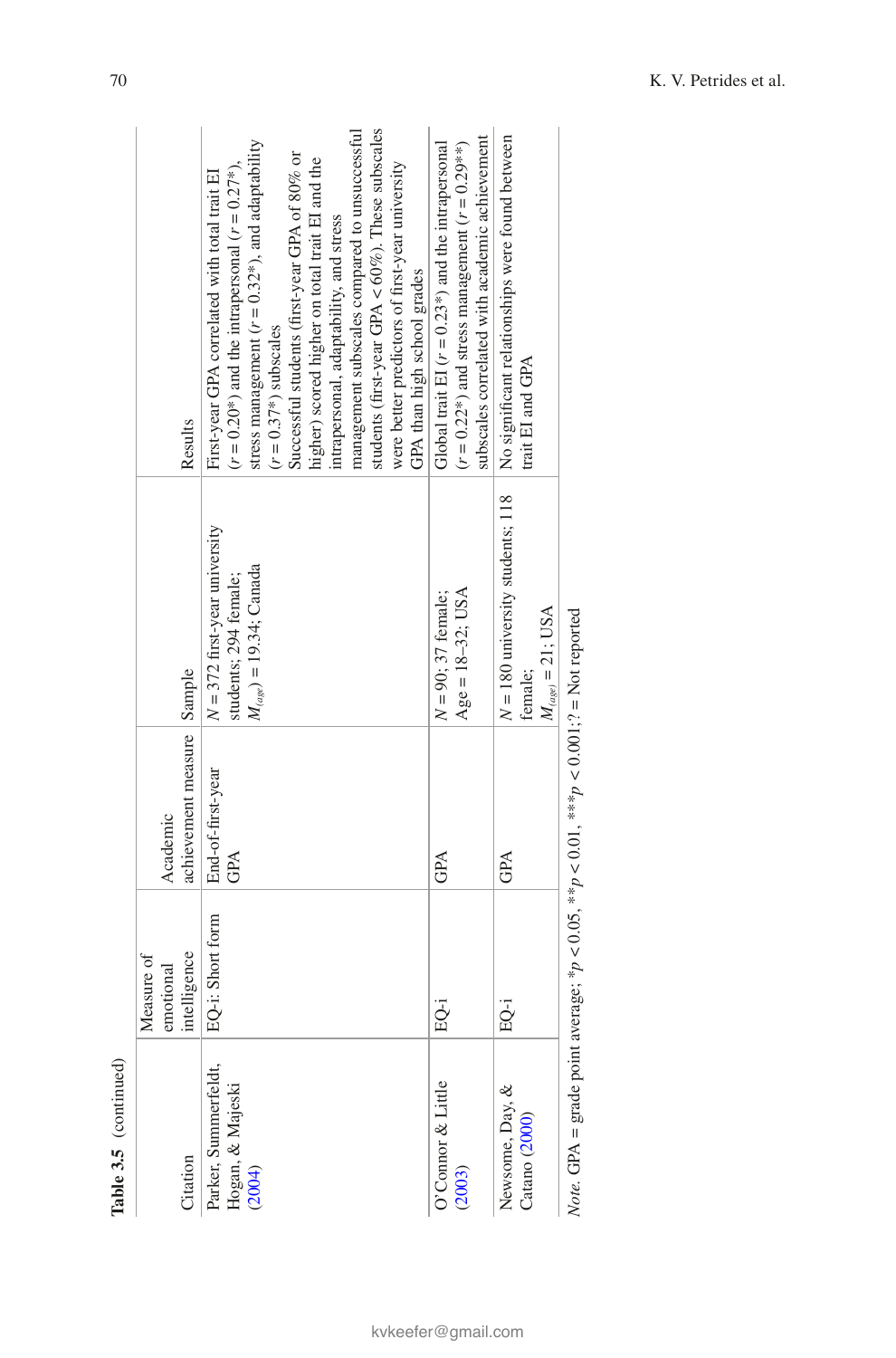cal sciences (Austin, Evans, Goldwater, & Potter, [2005](#page--1-61); Fallahzadeh, [2011;](#page--1-19) Fernandez et al., [2012](#page--1-10)) than in business-related majors (Olatoye, Akintunde, & Yakasai, [2010](#page--1-13); Shipley et al., [2010](#page--1-14)). However, methodological challenges, such as the use of poorly operationalized criteria, mean that further systematic research is needed in order to elucidate fully the mechanisms through which trait EI impacts on academic performance across specifc educational domains.

**Mediating pathways** Research must also start taking into account possible indirect routes through which trait EI may be exerting infuence on academic performance. For example, trait EI has been shown to predict important factors for a successful teaching and learning experience, such as critical thinking and collaborative learning (Fernandez, Salamonson, & Griffths, [2012\)](#page--1-10), cognitive and affective engagement (Maguire, Egan, Hyland, & Maguire, [2017\)](#page--1-51), and creative skills (Sanchez-Ruiz, Hernández-Torrano, Pérez-González, Batey, & Petrides, [2011\)](#page--1-43). Past work has also shown that emotional self-efficacy enhances academic self-efficacy, which, in turn, improves academic performance (Adeyemo, [2007](#page--1-62); Hen & Goroshit, [2014](#page--1-63)).

In a recent study, Perera and DiGiacomo ([2015\)](#page--1-32) tested several pathways through which trait EI may indirectly affect academic achievement. In the first pathway, trait EI impacted academic achievement through greater perceived social support, which increased students' positive affect and, in turn, academic performance. In the second pathway, trait EI infuenced academic performance through adaptive coping strategies, namely, active coping, positive reinterpretation, and planning, which also increased academic engagement. Indeed, many authors have argued that the reason trait EI is linked to academic outcomes is because it facilitates the adaptive coping and emotion regulation necessary to face academic stress and achieve academic goals (e.g., Por, Barribal, Fitzpatrick, & Roberts, [2011;](#page--1-9) Saklofske, Austin, Mastoras, Beaton, & Osborne, [2012\)](#page--1-24). An up-to-date review and discussion of the coping hypothesis is provided in Chapter [4](#page--1-0) by Zeidner and Matthews (this volume).

#### *Summary*

In summary, the reviewed research indicates that trait EI is reliably linked to better university adjustment, engagement, and retention outcomes, but its association with academic performance in higher education is less clear-cut. Exploring trait EI factors and facets, in addition to the global score, can be valuable in elucidating the role of the construct in academic performance, since, according to the present review, trait EI factors may have differential weights in the prediction of performance and could even cancel each other out. Students in different academic majors have distinct trait EI profles, and their precise relationship with academic performance may vary across academic subjects and majors. Indirect trait EI effects through other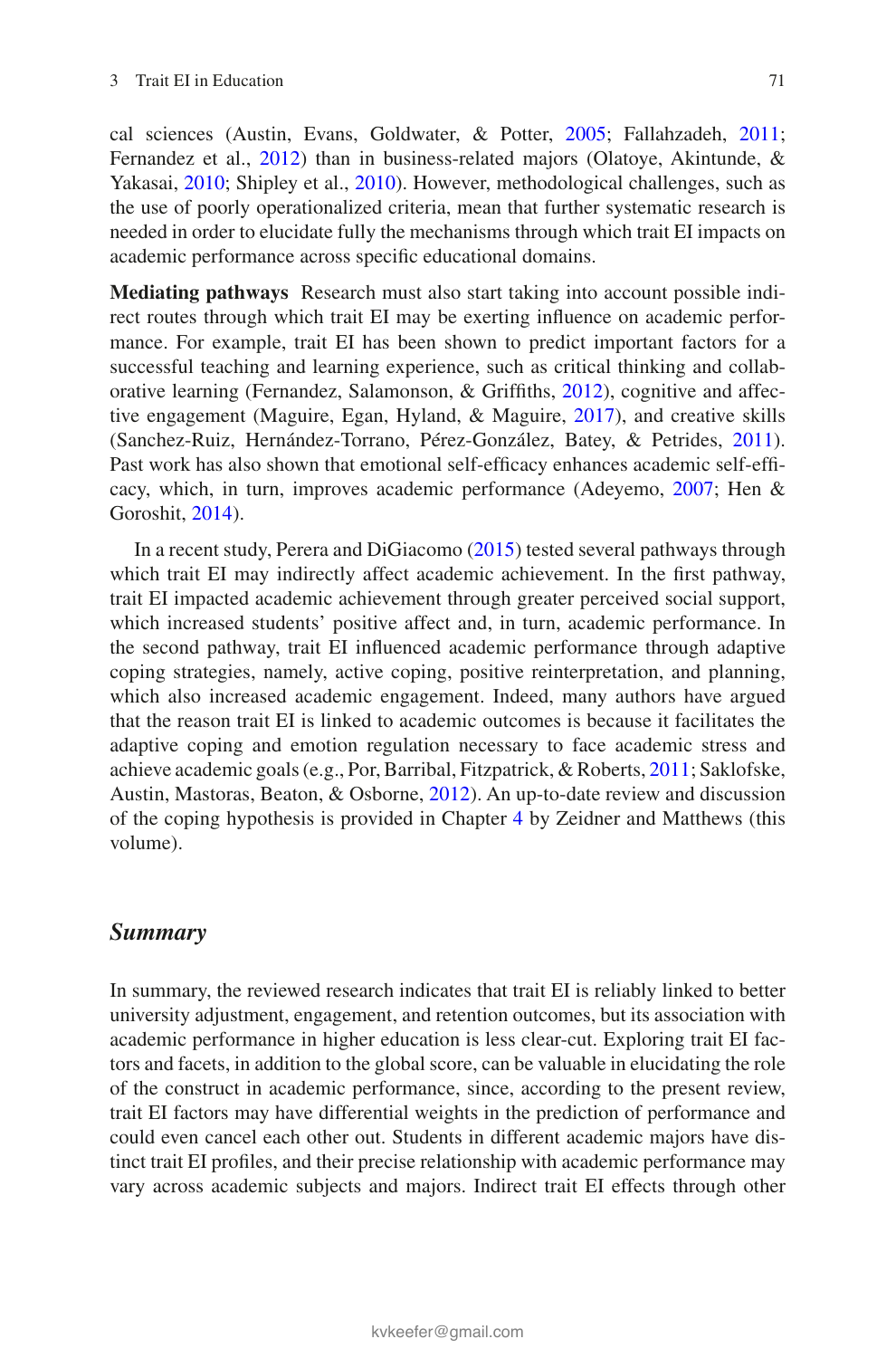variables (e.g., learning processes, coping strategies) should also be systematically investigated. For a more extended review of the fndings, limitations, and promises of EI research in postsecondary settings, the reader is referred to Chapter [16](#page--1-0) by Parker, Taylor, Keefer, and Summerfeldt (this volume).

## **Refections on the Relationship Between Trait EI and Academic Performance**

While fndings for trait EI and adjustment variables are consistent across all educational levels, the literature on the relationship between trait EI and academic performance has yet to reach a consensus (see Tables [3.3](#page--1-9) and [3.4;](#page--1-56) Mavroveli & Sanchez-Ruiz, [2011\)](#page--1-32). There is no doubt that trait EI is implicated in academic performance (e.g., Perera & DiGiacomo, [2013;](#page--1-26) Petrides et al., [2004\)](#page--1-3); however, the variations across study designs and model operationalizations confound the underlying relationships and produce heterogeneity in results.

#### *Level of Study*

Trait EI seems to be a more consistent direct predictor in primary and secondary education than in tertiary education (Perera & DiGiacomo, [2013\)](#page--1-26). This could be due to the collaborative nature of education at the primary level, which requires constant social interactions, in contrast to high school and university, where independent learning gradually becomes more common (e.g., Poropat, [2011\)](#page--1-14). Another possible factor is the restriction of range in cognitive ability due to the admission requirements at universities. Hence, it may be useful to explore the incremental validity of trait EI over and above cognitive ability in order to understand fully its role at different educational stages.

In postsecondary settings, Saklofske et al. [\(2012](#page--1-24)) suggested that trait EI might play a differential role by year of study, being more important in the frst year of university (e.g., Parker, Summerfeldt, et al., [2004](#page--1-44)), when students are faced with adjustment and acclimatization challenges. In other words, year of study could be a potential confounding variable in designs with students at different points in their university career. Thus, future studies may wish explicitly to model year of academic study, ideally in the context of longitudinal designs, which would be as welcome in this area as they are in psychology (Collins, [2006\)](#page--1-9) and education (White & Arzi, [2005\)](#page--1-64), more generally.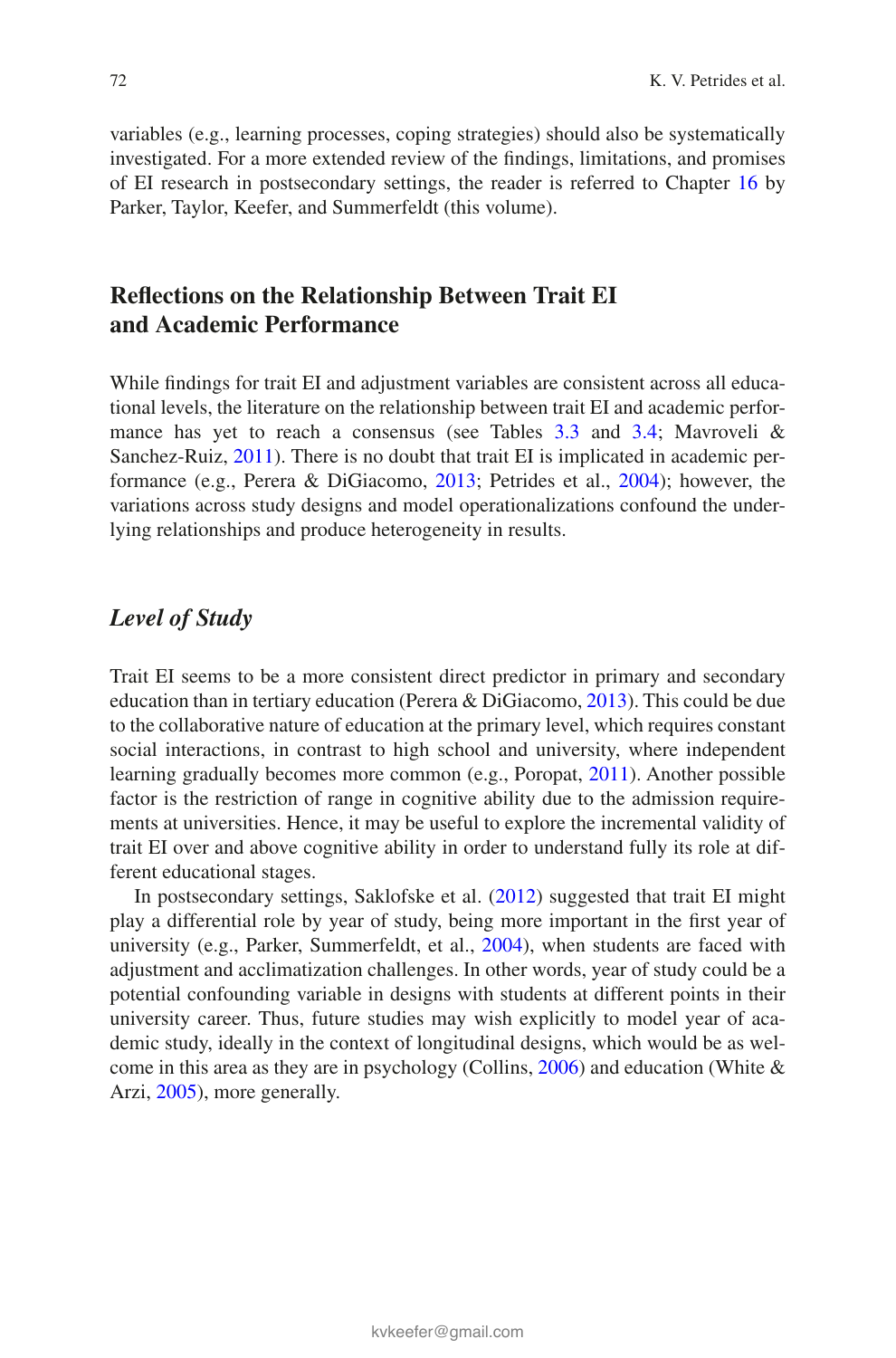#### *Indices of Academic Achievement*

The specifc indicator of academic achievement used in a study (e.g., subjectspecifc grade or cumulative GPA/semester GPA) can determine the direction and strength of associations with trait EI. At university level, the use of GPA as the unique indicator of academic achievement can be problematic (see Sanchez-Ruiz, El Khoury, Saade, & Shrikadian, [under review\)](#page--1-65). First, GPA is subject to a number of distortions, from grade infation (e.g., Johnson, [2003\)](#page--1-4) and non-invariance across institutions (Didier, Kreiter, Bury, & Solow, [2006\)](#page--1-26) to confounding infuences that can affect performance, like exam anxiety (Karatas, Alci, & Aydin, [2013](#page--1-46)).

In addition, some tertiary and pre-tertiary educational institutions focus on teaching to test, preparing students for particular assessments and thus limiting their learning experience (Atkinson & Geiser, [2009](#page--1-66)). In primary school, where there is an absence of rigid performance criteria and teachers are mainly monitoring learning milestones, grading can be more subjective and crude. This starts to change in secondary education with the introduction of a more grade-centered educational system, which, however, is still considered a fallible index of true academic competence (Guskey, [2015](#page--1-36)). In sum, research should avoid equating GPA with learning, which involves more than fnal grades, and should be complemented by supplementary approaches, such as formative assessment (Sanchez-Ruiz et al., [under review](#page--1-65)).

#### **Trait EI Interventions in Educational Settings**

It is possible that the optimization of pupils' perceptions of their emotional and social functioning will result in better educational outcomes. Indeed, there has been a growing interest in behavioral interventions aimed at improving child and adolescent trait EI scores, with some evidence pointing to generalized benefts ensuing from improved socioemotional perceptions, such as increased frequency of prosocial behaviors. For example, McIlvain, Miller, Lawhead, Barbosa-Leiker, and Anderson [\(2015](#page--1-23)) applied an 8-week yoga-based intervention to a clinical sample of adolescents. This yielded increases in trait EI scores accompanied by improvements in desirable behaviors as rated by staff (e.g., increases in the adolescents' ability to self-regulate). Ruttledge and Petrides [\(2012](#page--1-12)) administered a cognitive behavior group intervention to a small number of adolescents exhibiting disruptive behaviors. The intervention, which included six hourly sessions, was successful in reducing teacher-rated disruptive behavior and improving self-perceptions, including trait EI. Trait EI interventions have also been successfully implemented in sports applications (see Chap. [11](#page--1-0) by Laborde, Mosley, Ackermann, Mrsic, & Dosseville, this volume).

In terms of systemic prevention efforts, school-based SEL programs, which integrate explicit teaching and practice of social and emotional skills into the school curriculum, have been found to improve students' social-emotional competencies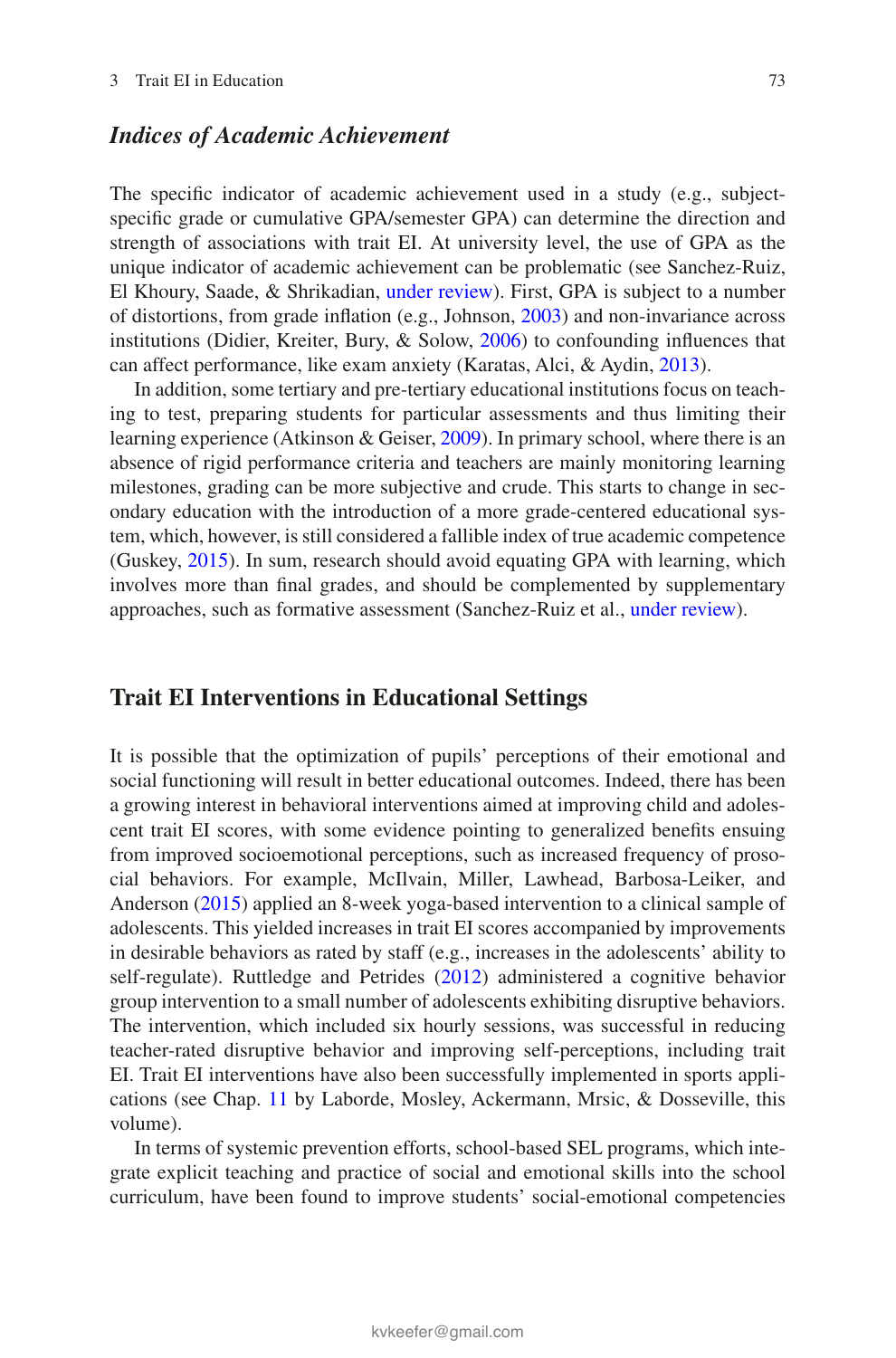and related self-perceptions, along with a host of behavioral and academic outcomes (Durlak, Weissberg, Dymnicki, Taylor, & Schellinger, [2011\)](#page--1-7). The SEL approach is discussed in detail in several other chapters of this book (see Chap. [9](#page--1-0) by Espelage et al., this volume; Chap. [7](#page--1-0) by Hoffmann, Ivcevic, & Brackett, this volume; Chap. [8](#page--1-0) by Humphrey, this volume; Chap. [12](#page--1-0) by Elias, Nayman, & Duffell, this volume).

There is robust empirical evidence suggesting that trait EI can be developed in university students (Vesely, Saklofske, & Leschied, [2013](#page--1-67); Vesely, Saklofske, & Nordstokke, [2014;](#page--1-37) see also Chap. [15](#page--1-0) by Boyatzis & Cavanagh, this volume; Chap. [14](#page--1-0) by Vesely-Maillefer & Saklofske, this volume) and in adults (see Mikolajczak & Pena-Sarrionandia, [2015](#page--1-65)), with effects that are relatively long-lasting (Kotsou, Nelis, Grégoire, & Mikolajczak, [2011](#page--1-65)). Specifcally, Mikolajczak and her colleagues demonstrated that a well-designed intervention leads to an average increase of 12% in trait EI scores, after a few weeks of training. These effects remained evident for at least a year and were accompanied by improvements in participants' physical and psychological well-being.

#### **Conclusion**

We conclude that trait EI has important implications for academic behavior and achievement, although its effects vary across studies. The nature of these effects should not be studied in isolation, but with reference to both verbal and nonverbal cognitive ability, as well as other factors that have been consistently linked to achievement, such as gender, socioeconomic status, and parental education and involvement (Brody, [2000](#page--1-52)).

While a number of studies have attempted to control for the aforementioned confounding variables, most do not, and there is now a pressing need to disentangle these knotty associations. It is, therefore, recommended that future studies employ longitudinal multivariate designs, using theoretically and empirically robust measurement tools and large sample sizes, allowing for both group-level and subjectspecifc analyses. In parallel, theoretical focus should expand from the current cognitive- and grade-centered approach to a broader strategy that fosters the development of socioemotional skills and positive self-perceptions among students and teachers alike. Irrespective of how future research develops, the effects of trait EI on scholastic achievement and general school behavior and adaptation, whether direct or indirect, merit careful consideration by those involved in educational policy, planning, and delivery.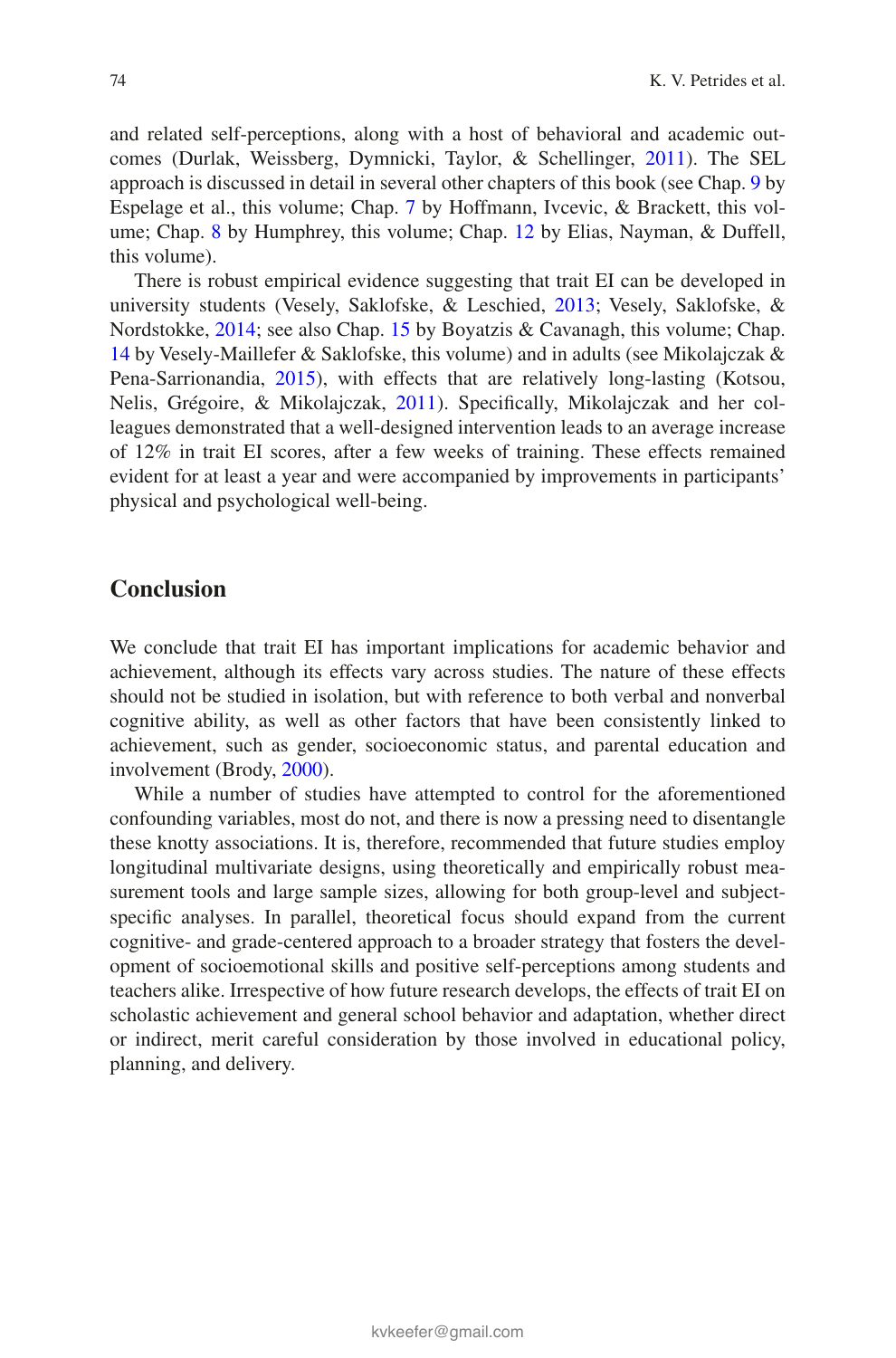### **References**

- Abdollahi, A., Yaacob, S. N., Talib, M. A., & Ismail, Z. (2015). Social anxiety and cigarette smoking in adolescents: The mediating role of emotional intelligence. *School Mental Health, 7*, 184–192.
- Adeyemo, D. A. (2007). Moderating infuence of emotional intelligence on the link between academic self-effcacy and achievement of university students. *Psychology & Developing Societies, 19*, 199–213.
- Agnoli, S., Mancini, G., Pozzoli, T., Baldaro, B., Russo, P. M., & Surcinelli, P. (2012). The interaction between emotional intelligence and cognitive ability in predicting scholastic performance in school-aged children. *Personality and Individual Differences, 53*, 660–665.
- Andrei, F., Mancini, G., Mazzoni, E., Russo, P. M., & Baldaro, B. (2015). Social status and its link with personality dimensions, trait emotional intelligence, and scholastic achievement in children and early adolescents. *Learning and Individual Differences, 42*, 97–105.
- Andrei, F., Mancini, G., Trombini, E., Baldaro, B., & Russo, P. M. (2014). Testing the incremental validity of trait emotional intelligence: Evidence from an Italian sample of adolescents. *Personality and Individual Differences, 64*, 24–29.
- Andrei, F., Siegling, A. B., Aloe, A. M., Baldaro, B., & Petrides, K. V. (2016). The incremental validity of the Trait Emotional Intelligence Questionnaire (TEIQue): A systematic review and meta-analysis. *Journal of Personality Assessment, 98*(3), 261–276.
- Atkinson, R. C., & Geiser, S. (2009). Refections on a century of college admissions tests. *Educational Researcher, 38*, 665–676.
- Austin, E. J., Evans, P., Goldwater, R., & Potter, V. (2005). A preliminary study of emotional intelligence, empathy and exam performance in frst year medical students. *Personality and Individual Differences, 39*, 1395–1405.
- Austin, E. J., Saklofske, D. H., & Egan, V. (2005). Personality, Well-being and health correlates of trait emotional intelligence. *Personality and Individual Differences, 38*, 547–558.
- Austin, E. J., Saklofske, D. H., Huang, S. H., & McKenney, D. (2004). Measurement of trait emotional intelligence: Testing and cross-validating a modifed version of Schutte et al.'s (1998) measure. *Personality and Individual Differences, 36*, 555–562.
- Bar-On, R. (1997). *Bar-On Emotional Quotient Inventory (EQ-i): Technical manual*. Toronto, Canada: Multi-health Systems.
- Bar-On, R. (2006). The Bar-On model of emotional-social intelligence (ESI). *Psicothema, 18*, 13–25.
- Bar-On, R., & Parker, J. D. A. (2000). *Bar-On Emotional Quotient Inventory: Youth Version (BarOn EQ-I:YV) technical manual*. Toronto, Canada: Multi-Health Systems.
- Baroncelli, A., & Ciucci, E. (2014). Unique effects of different components of trait emotional intelligence in traditional bullying and cyberbullying. *Journal of Adolescence, 37*, 807–815.
- Brody, N. (2000). History of theories and measurements of intelligence. In R. J. Sternberg (Ed.), *Handbook of intelligence*. New York: Cambridge University Press.
- Brouzos, A., Misailidi, P., & Hadjimattheou, A. (2014). Associations between emotional intelligence, socio-emotional adjustment, and academic achievement in childhood. The infuence of age. *Canadian Journal of School Psychology, 29*, 83–99.
- Carmeli, A. (2003). The relationship between emotional intelligence and work attitudes, behavior and outcomes: An examination among senior managers. *Journal of Managerial Psychology, 18*, 788–813.
- Charbonneau, D., & Nicol, A. A. (2002). Emotional intelligence and prosocial behaviors in adolescents. *Psychological Reports*, 90, 361–370.
- Ciarrochi, J., Chan, A. Y., & Bajgar, J. (2001). Measuring emotional intelligence in adolescents. *Personality and Individual Differences, 31*, 1105–1119.
- Coetzee, M., & Harry, N. (2014). Emotional intelligence as a predictor of employees' career adaptability. *Journal of Vocational Behavior, 84*, 90–97.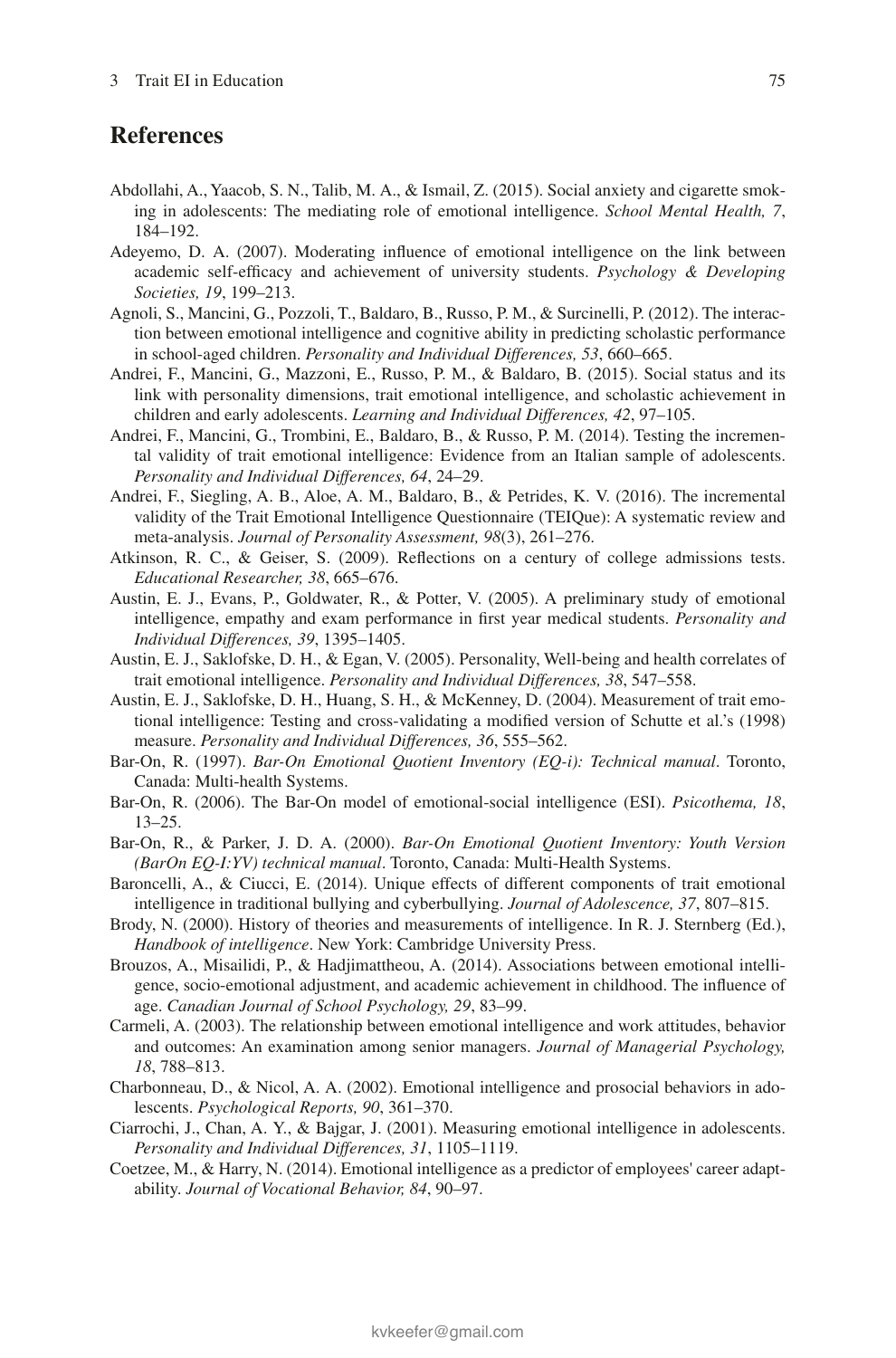- Collins, L. M. (2006). Analysis of longitudinal data: The integration of theoretical model, temporal design, and statistical model. *Annual Review of Psychology, 57*, 505–528.
- Costa, A., & Faria, L. (2015). The impact of emotional intelligence on academic achievement: A longitudinal study in Portuguese secondary school. *Learning and Individual Differences, 37*, 38–47.
- Davis, S. K., & Humphrey, N. (2012). Emotional intelligence predicts adolescent mental health beyond personality and cognitive ability. *Personality and Individual Differences, 52*, 144–149.
- Di Fabio, A., & Palazzeschi, L. (2009). An in-depth look at scholastic success: Fluid intelligence, personality traits or emotional intelligence? *Personality and Individual Differences, 46*, 581–585.
- Di Fabio, A., & Saklofske, D. H. (2014). Promoting individual resources: The challenge of trait emotional intelligence. *Personality and Individual Differences, 65*, 19–23.
- Didier, T., Kreiter, C. D., Buri, R., & Solow, C. (2006). Investigating the utility of a GPA institutional adjustment index. *Advances in Health Sciences Education, 11*, 145–153.
- Downey, L. A., Mountstephen, J., Lloyd, J., Hansen, K., & Stough, C. (2008). Emotional intelligence and scholastic achievement in Australian adolescents. *Australian Journal of Psychology, 60* , 10–17.
- Durlak, J. A., Weissberg, R. P., Dymnicki, A. B., Taylor, R. D., & Schellinger, K. B. (2011). The impact of enhancing students' social and emotional learning: A meta-analysis of school-based universal interventions. *Child Development, 82*, 474–501.
- El Hassan, K., & El Sader, M. (2005). Adapting and validating the BarOn EQ–i:YV in the Lebanese context. *International Journal of Testing, 5*, 301–317.
- Extremera, N., & Fernández-Berrocal, P. (2006). Emotional intelligence as predictor of mental, social, and physical health in university students. *The Spanish Journal of Psychology, 9*, 45–51.
- Fallahzadeh, H. (2011). The relationship between emotional intelligence and academic achievement in medical science students in Iran. *Procedia-Social and Behavioral Sciences, 30* , 1461–1466.
- Fernandez, R., Salamonson, Y., & Griffths, R. (2012). Emotional intelligence as a predictor of academic performance in frst-year accelerated graduate entry nursing students. *Journal of Clinical Nursing, 21*, 3485–3492.
- Ferrando, M., Prieto, M. D., Almeida, L. S., Ferrandiz, C., Bermejo, R., Lopez-Pina, J. A., … Fernandez, M.-C. (2011). Trait emotional intelligence and academic performance: Controlling for the effects of IQ, personality, and self-concept. *Journal of Psychoeducational Assessment, 29*, 150–159.
- Forushani, N. Z., & Besharat, M. A. (2011). Relation between emotional intelligence and perceived stress among female students. *Procedia-Social and Behavioral Sciences, 30* , 1109–1112.
- Frederickson, N., Petrides, K. V., & Simmonds, E. (2012). Trait emotional intelligence as a predictor of socioemotional outcomes in early adolescence. *Personality and Individual Differences, 52*, 323–328.
- Fukuda, E., Saklofske, D. H., Tamaoka, K., Fung, T. S., Miyaoka, Y., & Kiyama, S. (2011). Factor structure of Japanese versions of two emotional intelligence scales. *International Journal of Testing, 11*, 71–92.
- Furnham, A., Chamorro-Premuzic, T., & McDougall, F. (2002). Personality, cognitive ability, and beliefs about intelligence as predictors of academic performance. *Learning and Individual Differences, 14*, 47–64.
- García-Sancho, E., Salguero, J. M., & Fernández-Berrocal, P. (2014). Relationship between emotional intelligence and aggression: A systematic review. *Aggression and Violent Behavior, 19*, 584–591.
- Gignac, G. E., Palmer, B. R., Manocha, R., & Stough, C. (2005). An examination of the factor structure of the Schutte self-report emotional intelligence (SSREI) scale via confrmatory factor analysis. *Personality and Individual Differences, 39*, 1029–1042.
- Gottfredson, L. S. (2003). Dissecting practical intelligence theory: Its claims and evidence. *Intelligence, 31*, 343–397.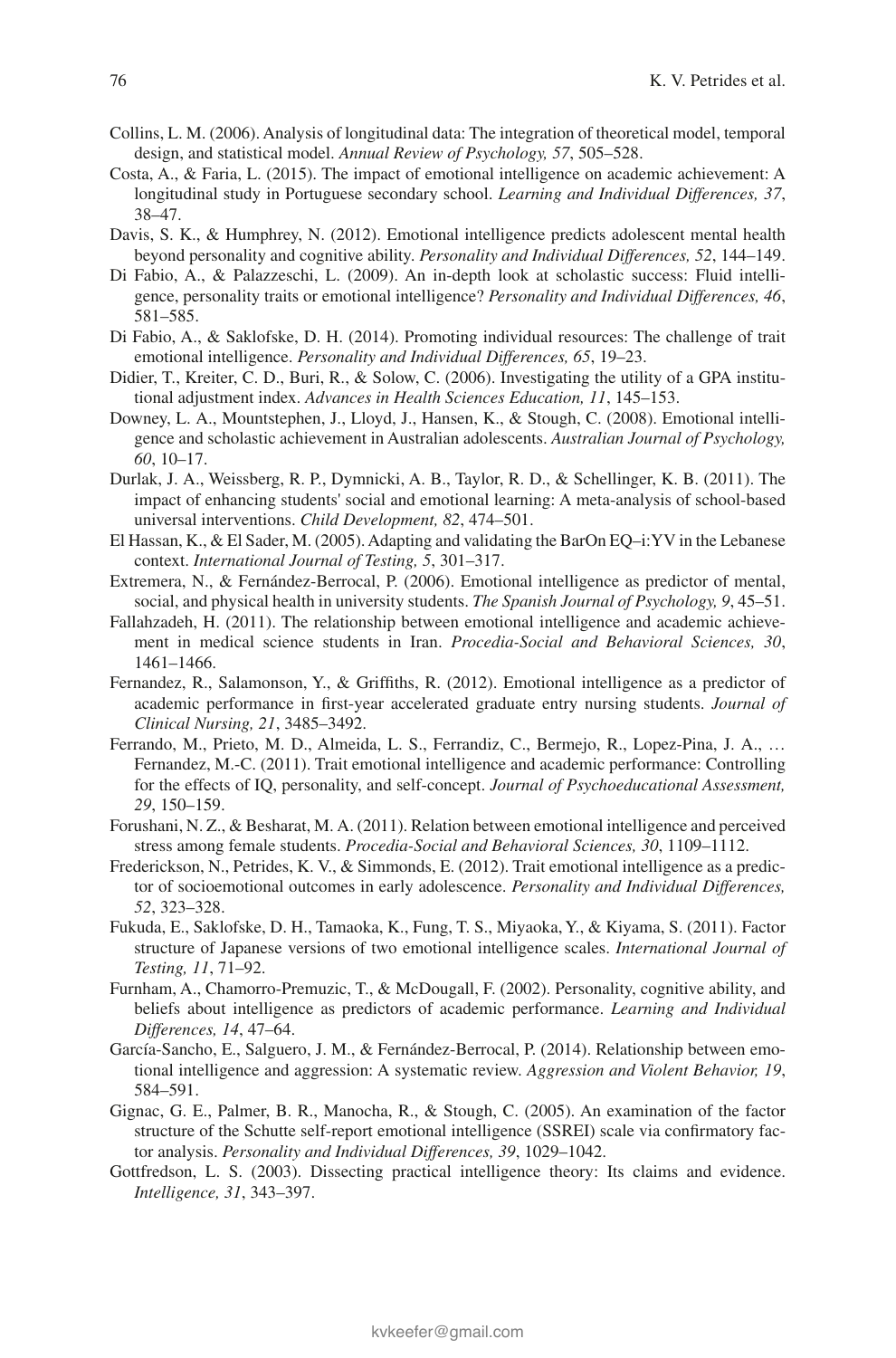- Gower, A. L., Shlafer, R. J., Polan, J., McRee, A. L., McMorris, B. J., Pettingell, S. L., & Sieving, R. E. (2014). Brief report: Associations between adolescent girls' social–emotional intelligence and violence perpetration. *Journal of Adolescence, 37*, 67–71.
- Guskey, T. R. (2015). *On your mark: Challenging the conventions of grading and reporting*. Bloomington, IN: Solution Tree.
- Harms, P. D., & Credé, M. (2010). Remaining issues in emotional intelligence research: Construct overlap, method artifacts, and lack of incremental validity. *Industrial and Organizational Psychology, 3*, 154–158.
- Hen, M., & Goroshit, M. (2014). Academic self-effcacy, emotional intelligence, GPA and academic procrastination in higher education. *Eurasian Journal of Social Sciences, 2*, 1–10.
- Johnson, V. (2003). *Grade infation: A crisis in higher education*. New York: Springer Verlag.
- Karatas, H., Alci, B., & Aydin, H. (2013). Correlation among high school senior students' test anxiety, academic performance and points of university entrance exam. *Educational Research Reviews, 8*, 919–926.
- Keefer, K. V., Holden, R. R., & Parker, J. D. A. (2013). Longitudinal assessment of trait emotional intelligence: Measurement invariance and construct continuity from late childhood to adolescence. *Psychological Assessment, 25*, 1255–1272.
- Keefer, K. V., Parker, J. D. A., & Wood, L. M. (2012). Trait emotional intelligence and university graduation outcomes: Using latent profle analysis to identify students at risk for degree noncompletion. *Journal of Psychoeducational Assessment, 30* , 402–413.
- Ko, F. S. L., & Siu, A. M. H. (2013). Validation of a Chinese version of the Assessing Emotions Scale for measuring the emotional intelligence of Chinese adolescents. *International Journal on Disability and Human Development*, 1–10.<https://doi.org/10.1515/ijdhd-2013-0017>
- Kokkinos, C. M., & Kipritsi, E. (2012). The relationship between bullying, victimization, trait emotional intelligence, self-effcacy and empathy among preadolescents. *Social Psychology of Education, 15*, 41–58.
- Kotsou, I., Nelis, D., Grégoire, J., & Mikolajczak, M. (2011). Emotional plasticity: Conditions and effects of improving emotional competence in adulthood. *Journal of Applied Psychology, 96*, 827–839.
- Kun, B., & Demetrovics, Z. (2010). Emotional intelligence and addictions: A systematic review. *Substance Use & Misuse, 45*(7–8), 1131–1160.
- Kun, B., Urbán, R., Paksi, B., Csóbor, L. V., Oláh, A., & Demetrovics, Z. (2012). Psychometric characteristics of the Emotional Quotient Inventory, Youth Version, Short Form in Hungarian high school students. *Psychological Assessment, 24*, 518–523.
- Laidra, K., Pullmann, H., & Allik, J. (2007). Personality and intelligence as predictors of academic achievement: A cross-sectional study from elementary to secondary school. *Personality and Individual Differences, 42*, 441–451.
- Lando-King, E., McRee, A.-L., Gower, A. L., Shlafer, R. J., McMorris, B. J., Pettingell, S., & Sieving, R. E. (2015). Relationships between social-emotional intelligence and sexual risk behaviors in adolescent girls. *The Journal of Sex Research, 52*, 835–840.
- Liau, A. K., Liau, A. W. L., Teoh, G. B. S., & Liau, M. T. L. (2003). The case for emotional literacy: The infuence of emotional intelligence on problem behaviours in Malaysian secondary school students. *Journal of Moral Education, 32*, 51–66.
- Lomas, J., Stough, C., Hansen, K., & Downey, L. A. (2012). Brief report: Emotional intelligence, victimisation and bullying in adolescents. *Journal of Adolescence, 35*, 207–211.
- Maguire, R., Egan, A., Hyland, P., & Maguire, P. (2017). Engaging students emotionally: The role of emotional intelligence in predicting cognitive and affective engagement in higher education. *Higher Education Research & Development, 36*, 343–357.
- Mancini, G., Andrei, F., Mazzoni, E., Biolcati, R., Baldaro, B., & Trombini, E. (2017). Brief report: Trait emotional intelligence, peer nominations, and scholastic achievement in adolescence. *Journal of Adolescence, 59*, 129–133.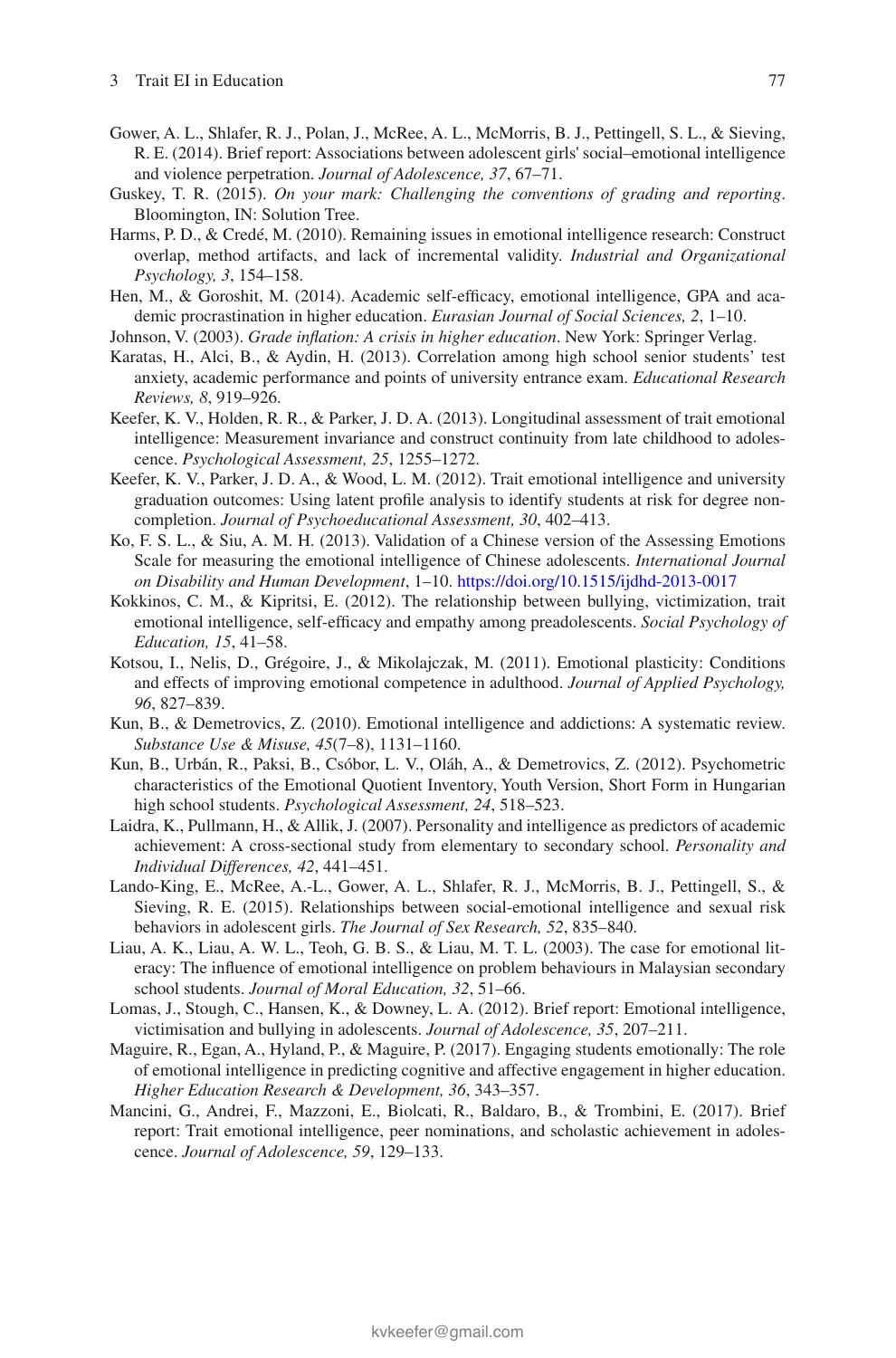- Marsh, H. W., & Ayotte, V. (2003). Do multiple dimensions of self-concept become more differentiated with age? The differential distinctiveness hypothesis. *Journal of Educational Psychology, 95*, 687.
- Martins, A., Ramalho, N., & Morin, E. (2010). A comprehensive meta-analysis of the relationship between emotional intelligence and health. *Personality and Individual Differences, 49*, 554–564.
- Mavroveli, S., Petrides, K. V., Rieffe, C., & Bakker, F. (2007). Trait emotional intelligence, psychological Well-being and peer-rated social competence in adolescence. *British Journal of Developmental Psychology, 25*, 263–275.
- Mavroveli, S., Petrides, K. V., Sangareau, Y., & Furnham, A. (2009). Exploring the relationships between trait emotional intelligence and objective socio-emotional outcomes in childhood. *British Journal of Educational Psychology, 79*, 259–272.
- Mavroveli, S., Petrides, K. V., Shove, C., & Whitehead, A. (2008). Investigation of the construct of trait emotional intelligence in children. *European Child & Adolescent Psychiatry, 17*, 516–526.
- Mavroveli, S., & Sanchez-Ruiz, M. J. (2011). Trait emotional intelligence influences on academic achievement and school behaviour. *The British Journal of Educational Psychology, 81*, 112–134.
- Mayer, J. D., & Salovey, P. (1997). What is emotional intelligence? In P. Salovey & D. J. Sluyter (Eds.), *Emotional development and emotional intelligence: Educational implications* (pp. 3–34). New York, NY, US: Basic Books.
- McIlvain, S. J., Miller, B., Lawhead, B. A., Barbosa-Leiker, C., & Anderson, A. (2015). Piloting yoga and assessing outcomes in a residential behavioural health unit. *Journal of Psychiatric and Mental Health Nursing, 22*, 199–207.
- Mikolajczak, M., Avalosse, H., Vancorenland, S., Verniest, R., Callens, M., van Broeck, N., … Mierop, A. (2015). A nationally representative study of emotional competence and health. *Emotion, 15*, 653–667.
- Mikolajczak, M., & Pena-Sarrionandia, A. (2015, March). On the effciency of emotional intelligence training in adulthood. Emotion Researcher*.* Retrieved from [http://emotionresearcher.](http://emotionresearcher.com/on-the-efficiency-of-emotional-intelligence-training-in-adulthood/) com/on-the-eff[ciency-of-emotional-intelligence-training-in-adulthood/](http://emotionresearcher.com/on-the-efficiency-of-emotional-intelligence-training-in-adulthood/)
- Mikolajczak, M., Petrides, K. V., & Hurry, J. (2009). Adolescents choosing self-harm as an emotion regulation strategy: The protective role of trait emotional intelligence. *The British Journal of Clinical Psychology, 48*, 181–193.
- Newsome, S., Day, A. L., & Catano, V. M. (2000). Assessing the predictive validity of emotional intelligence. *Personality and Individual Differences, 29*, 1005–1016.
- O'Connor, R. M., & Little, I. S. (2003). Revisiting the predictive validity of emotional intelligence: Self-report versus ability-based measures. *Personality and Individual Differences, 35*, 1893–1902.
- Ogińska-Bulik, N. (2005). Emotional intelligence in the workplace: Exploring its effects on occupational stress and health outcomes in human service workers. *International Journal of Occupational Medicine and Environmental Health, 18*, 167–175.
- Olatoye, R. A., Akintunde, S. O., & Yakasai, M. I. (2010). Emotional intelligence, creativity and academic achievement of business administration students. *Electronic Journal of Research in Educational Psychology, 8*, 763–786.
- Parker, J. D. A., Creque, R. E., Barnhart, D. L., Harris, J. I., Majeski, S. A., Wood, L. M., … Hogan, M. J. (2004). Academic achievement in high school: Does emotional intelligence matter? *Personality and Individual Differences, 37*, 1321–1330.
- Parker, J. D. A., Hogan, M. J., Eastabrook, J. M., Oke, A., & Wood, L. M. (2006). Emotional intelligence and student retention: Predicting the successful transition from high school to university. *Personality and Individual Differences, 41*, 1329–1336.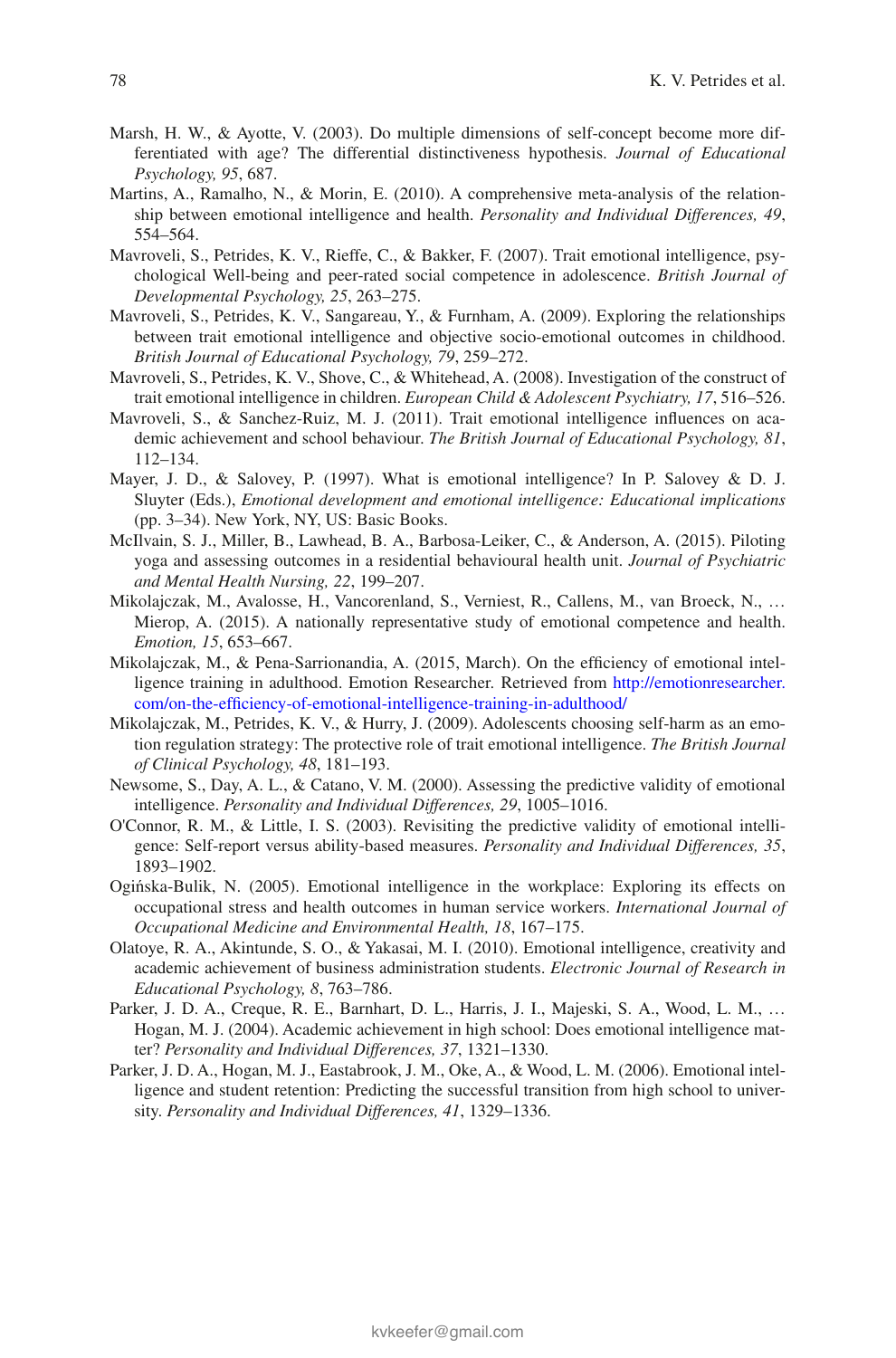- Parker, J. D. A., Saklofske D. H., & Keefer K. V. (2016). Giftedness and academic success in college and university: Why emotional intelligence matters. *Gifted Education International*, online release October 2016.
- Parker, J. D. A., Saklofske, D. H., Shaughnessy, P., Huang, S. H. S., Wood, L. M., & Eastabrook, J. M. (2005). Generalizability of the emotional intelligence construct: A cross-cultural study of North American aboriginal youth. *Personality and Individual Differences, 39*, 215–227.
- Parker, J. D. A., Summerfeldt, L. J., Hogan, M. J., & Majeski, S. A. (2004). Emotional intelligence and academic success: Examining the transition from high school to university. *Personality and Individual Differences, 36*, 163–172.
- Parker, J. D. A., Taylor, R. N., Eastabrook, J. M., Schell, S. L., & Wood, L. M. (2008). Problem gambling in adolescence: Relationships with internet misuse, gaming abuse and emotional intelligence. *Personality and Individual Differences, 45*, 174–180.
- Perera, H. N., & DiGiacomo, M. (2013). The relationship of trait emotional intelligence with academic performance: A meta-analytic review. *Learning and Individual Differences, 28*, 20–33.
- Perera, H. N., & DiGiacomo, M. (2015). The role of trait emotional intelligence in academic performance during the university transition: An integrative model of mediation via social support, coping, and adjustment. *Personality and Individual Differences, 83*, 208–213.
- Pérez, N., & Castejón, J. L. (2005). Diferencias en el perfl de inteligencia emocional en estudiantes universitarios de distintas titulaciones [Differences in the emotional intelligence profle in university students from different degrees]. In J. Romay & R. García (Eds.), *Psicología de las Organizaciones, del Trabajo y Recursos Humanos y de la Salud [psychology of organizations, employment, human resources and health]*. Biblioteca Nueva: Madrid, Spain.
- Pérez-González, J. C., & Sanchez-Ruiz, M. J. (2014). Trait emotional intelligence anchored within the Big Five, Big Two and Big One frameworks. *Personality and Individual Differences, 65*, 53–58.
- Petrides, K. V. (2001). *A psychometric investigation into the construct of emotional intelligence*. Doctoral dissertation: University College London.
- Petrides, K. V. (2009). Psychometric properties of the Trait Emotional Intelligence Questionnaire. In C. Stough, D. H. Saklofske, & J. D. Parker (Eds.), *Advances in the assessment of emotional intelligence*. New York: Springer. [https://doi.org/10.1007/978-0-387-88370-0\\_5](https://doi.org/10.1007/978-0-387-88370-0_5)
- Petrides, K. V. (2010). Trait emotional intelligence theory. *Industrial and Organizational Psychology: Perspectives on Science and Practice, 3*, 136–139.
- Petrides, K. V., Chamorro-Premuzic, T., Frederickson, N., & Furnham, A. (2005). Explaining individual differences in scholastic behaviour and achievement. *British Journal of Educational Psychology, 75*, 239–255.
- Petrides, K. V., Frederickson, N., & Furnham, A. (2004). The role of trait emotional intelligence in academic performance and deviant behavior at school. *Personality and Individual Differences, 36*, 277–293.
- Petrides, K. V., & Furnham, A. (2000). On the dimensional structure of emotional intelligence. *Personality and Individual Differences, 29*, 313–320.
- Petrides, K. V., & Furnham, A. (2001). Trait emotional intelligence: Psychometric investigation with reference to established trait taxonomies. *European Journal of Personality, 15*, 425–448.
- Petrides, K. V., Pita, R., & Kokkinaki, F. (2007). The location of trait emotional intelligence in personality factor space. *British Journal of Psychology, 98*, 273–289.
- Petrides, K. V., Sangareau, Y., Furnham, A., & Frederickson, N. (2006). Trait emotional intelligence and children's peer relations at school. *Social Development, 15*, 537–547.
- Polan, J. C., Sieving, R. E., & McMorris, B. J. (2013). Are young adolescents' social and emotional skills protective against involvement in violence and bullying behaviors? *Health Promotion Practice, 14*, 599–606.
- Pope, D., Roper, C., & Qualter, P. (2012). The infuence of emotional intelligence on academic progress and achievement in UK university students. *Assessment & Evaluation in Higher Education, 37*, 907–918.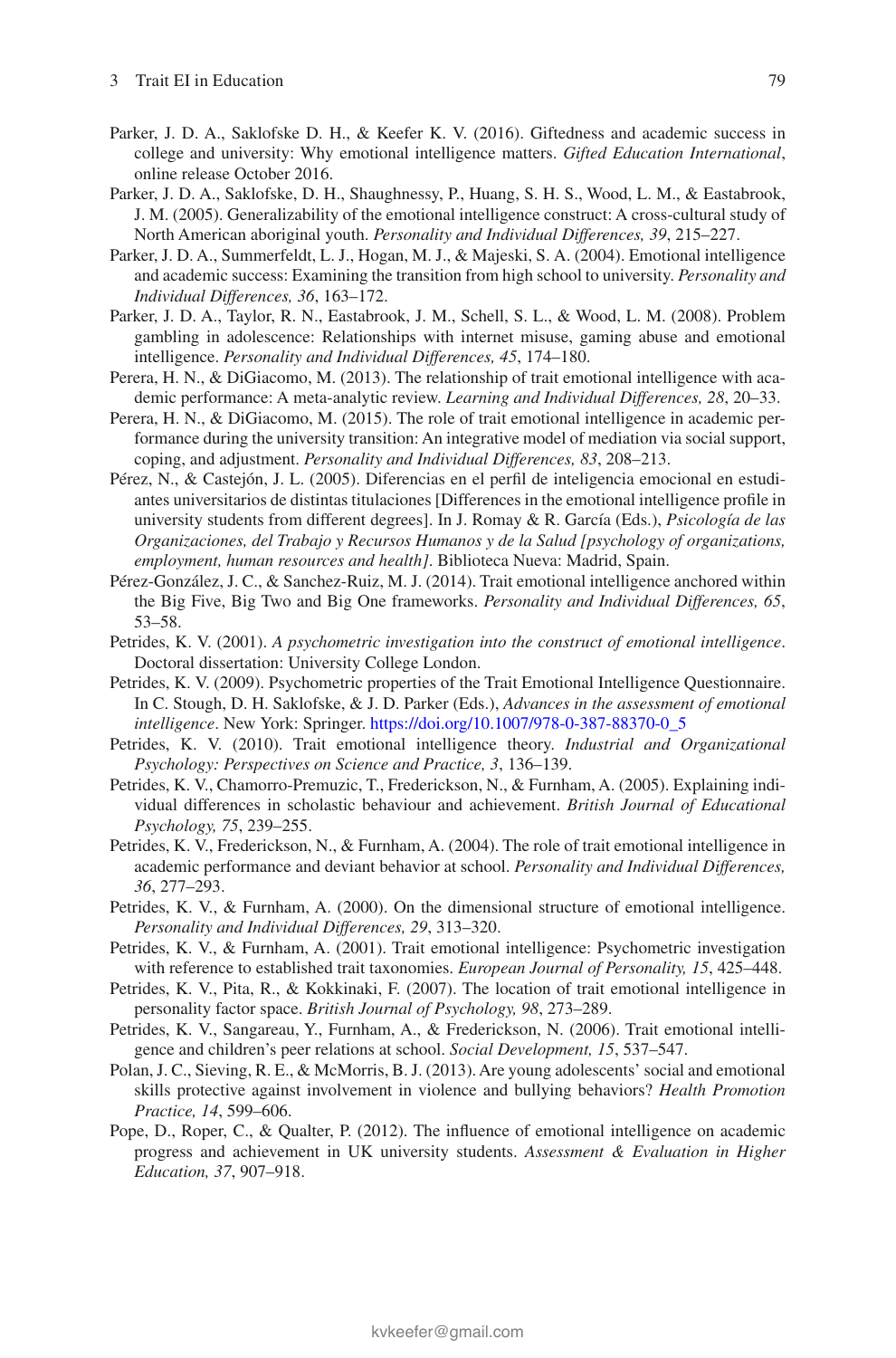- Por, J., Barriball, L., Fitzpatrick, J., & Roberts, J. (2011). Emotional intelligence: Its relationship to stress, coping, Well-being and professional performance in nursing students. *Nurse Education Today, 31*, 855–860.
- Poropat, A. E. (2009). A meta-analysis of the fve-factor model of personality and academic performance. *Psychological Bulletin, 135*, 322–338.
- Poropat, A. E. (2011). The Eysenckian personality factors and their correlations with academic performance. *British Journal of Educational Psychology, 81*, 41–58.
- Qualter, P., Gardner, K. J., Pope, D. J., Hutchinson, J. M., & Whiteley, H. E. (2012). Ability emotional intelligence, trait emotional intelligence, and academic success in British secondary schools: A 5year longitudinal study. *Learning and Individual Differences, 22*, 83–91.
- Qualter, P., Whiteley, H., Morley, A., & Dudiak, H. (2009). The role of emotional intelligence in the decision to persist with academic studies in HE. *Research in Post-Compulsory Education, 14*, 219–231.
- Revelle, W., & Scherer, K. R. (2009). Personality and emotion. In D. Sander & K. R. Scherer (Eds.), *Oxford Companion to Emotion and the Affective Sciences*. Oxford: Oxford University Press.
- Richardson, M., Abraham, C., & Bond, R. (2012). Psychological correlates of university students' academic performance: A systematic review and meta-analysis. *Psychological Bulletin, 138*, 353–387.
- Russo, P. M., Mancini, G., Trombini, E., Baldaro, B., Mavroveli, S., & Petrides, K. V. (2012). Trait emotional intelligence and the big fve: A study on Italian children and preadolescents. *Journal of Psychoeducational Assessment, 30* , 274–283.
- Ruttledge, R. A., & Petrides, K. V. (2012). A cognitive-behavioural group approach for adolescents with disruptive behaviour in schools. *School Psychology International, 33*, 223–239.
- Salovey, P., & Mayer, J. (1990). Emotional Intelligence. *Imagination Cognition and Personality, 9*, 185–211.
- Sanchez-Ruiz, M. J., El Khoury, J., Saade, G., & Shrikadian, M. (under review). Self-efficacy variables and academic achievement: The role of emotional intelligence. In M. S. Khine (Ed.), *Non-cognitive Factors and Educational Attainment*. Netherlands: Sense Publishers.
- Sanchez-Ruiz, M. J., Hernández-Torrano, D., Pérez-González, J., Batey, M., & Petrides, K. V. (2011). The relationship between trait emotional intelligence and creativity across subject domains. *Motivation and Emotion, 35*, 461–473.
- Sanchez-Ruiz, M. J., Mavroveli, S., & Poullis, J. (2013). Trait emotional intelligence and its links to university performance: An examination. *Personality and Individual Differences, 54*, 658–662.
- Sanchez-Ruiz, M. J., Pérez-González, J. C., & Petrides, K. V. (2010). Trait emotional intelligence profles of students from different university faculties. *Australian Journal of Psychology, 62*, 51–57.
- Saklofske, D. H., Austin, E. J., Mastoras, S. M., Beaton, L., & Osborne, S. E. (2012). Relationships of personality, affect, emotional intelligence and coping with student stress and academic success: Different patterns of association for stress and success. *Learning and Individual Differences, 22*, 251–257.
- Saklofske, D. H., Austin, E. J., & Minski, P. S. (2003). Factor structure and validity of a trait emotional intelligence measure. *Personality and Individual Differences, 34*, 707–721.
- Santesso, L. D., Dana, L. R., Schmidt, L. A., & Segalowitz, S. J. (2006). Frontal electroencephalogram activation asymmetry, emotional intelligence, and externalizing behaviors in 10-year-old children. *Child Psychiatry and Human Development, 36*, 311–328.
- Schokman, C., Downey, L. A., Lomas, J., Wellham, D., Wheaton, A., Simmons, N., & Stough, C. (2014). Emotional intelligence, victimisation, bullying behaviours and attitudes. *Learning and Individual Differences, 36*, 194–200.
- Schutte, N. S., Malouff, J. M., & Bhullar, N. (2009). The Assessing Emotions Scale. In C. Stough, D. H. Saklofske, & J. D. A. Parker (Eds.), *Assessing emotional intelligence: Theory, research, and applications*. New York, NY: Springer.